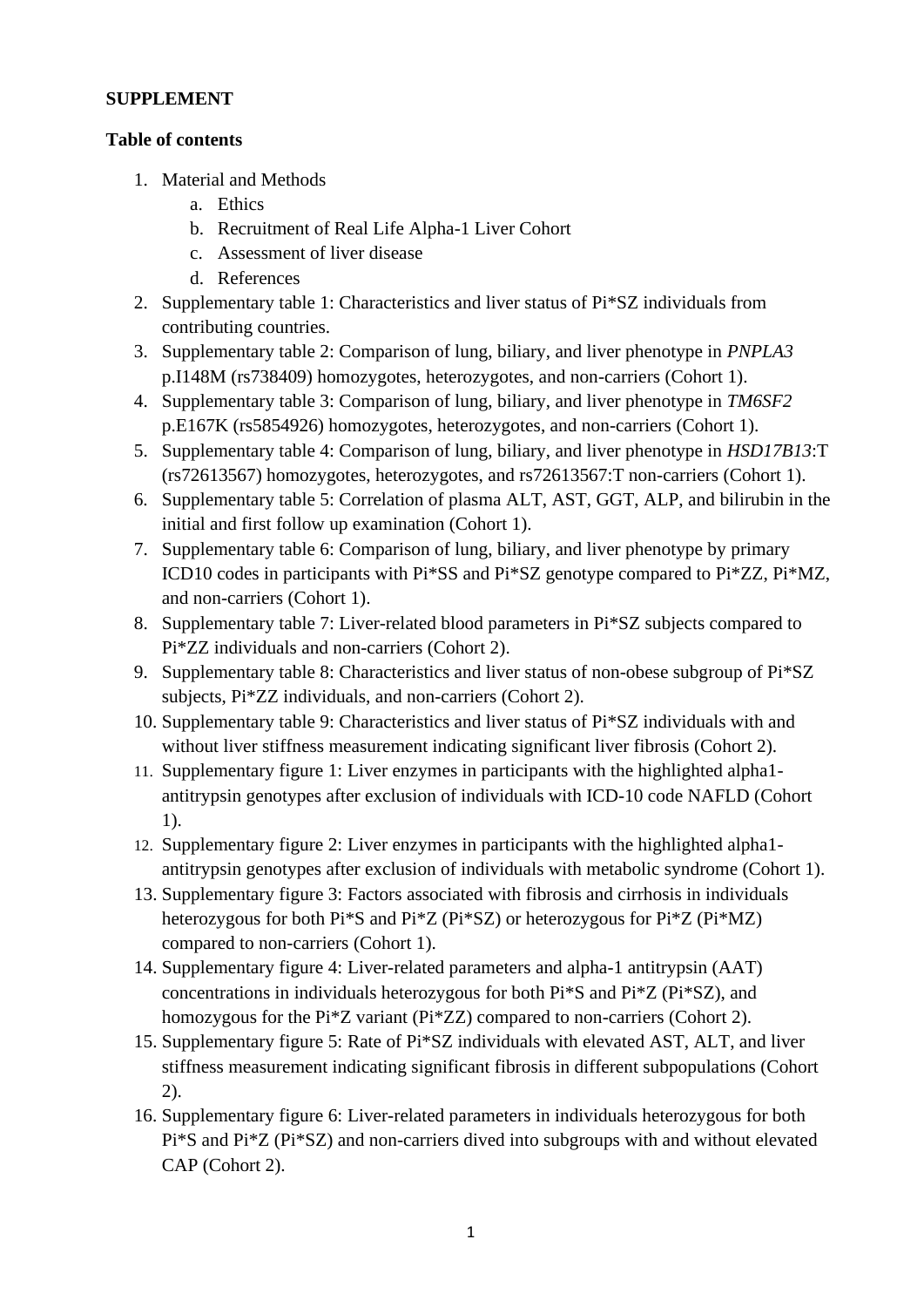### **Material and Methods**

#### **Ethics**

The institutional review board of RWTH Aachen University (EK 173/15) and the institutional ethics committees of the participating centers provided ethical approval. The study was conducted according to the Declaration of Helsinki (Hong Kong Amendment) as well as Good Clinical Practice (European guidelines) and was registered with ClinicalTrials.gov (NCT02929940).

### **Recruitment of Real Life Alpha-1 Liver Cohort**

All individuals included in this study were recruited as part of the global Alpha-1 Liver cohort through various collaborations and campaigns: Firstly, a collaboration with rare liver disease networks, where patients with known or suspected AATD were referred to the study group by other physicians. In the framework of the European Reference Network (ERN) for hepatological diseases (ERN Rare-Liver, [www.rare-liver.eu\)](http://www.rare-liver.eu/), which was founded in 2016, the University Hospital Aachen became the coordinating center for AATD-related liver disease. A registry grant from the European Association for the Study of the Liver (EASL) enabled us to extend this network beyond the ERN Rare-Liver structure. Secondly, the cooperation with non-hepatologic AATD networks including national and global patient advocacy groups, respiratory specialists, as well as lung-centered AATD registries expanded our ability to recruit AATD individuals. These platforms were used to inform patients about the liver examination days taking place in participating countries. Thirdly, we carried out our own awareness campaign consisting of an AATD liverrelated website [\(www.alpha1-liver.eu\)](http://www.alpha1-liver.eu/), e-mail service, and a telephone hotline. Additionally, we prepared information flyers and handed them out to patients, are present on social media, organize talks at patient meetings, as well as contribute to patient-centered journals in various countries.

Non-carriers were recruited as volunteers on liver examination days or as genetically unrelated companions of subjects with AATD.

#### **Assessment of liver disease**

As part of the liver assessment, all participants completed standardized questionnaires in personal interviews and a physical examination including blood sampling and TE was performed. A required fasting period of four hours was communicated in advance. If the fasting time fell below this time, the individuals were excluded (3 Pi\*SZ, 3 noncarriers). To obtain serum samples, blood was centrifuged, aliquoted, and stored at -80°C. EDTA blood for genetic examinations was stored at +4°C. Non-invasive determination of liver stiffness was performed as previously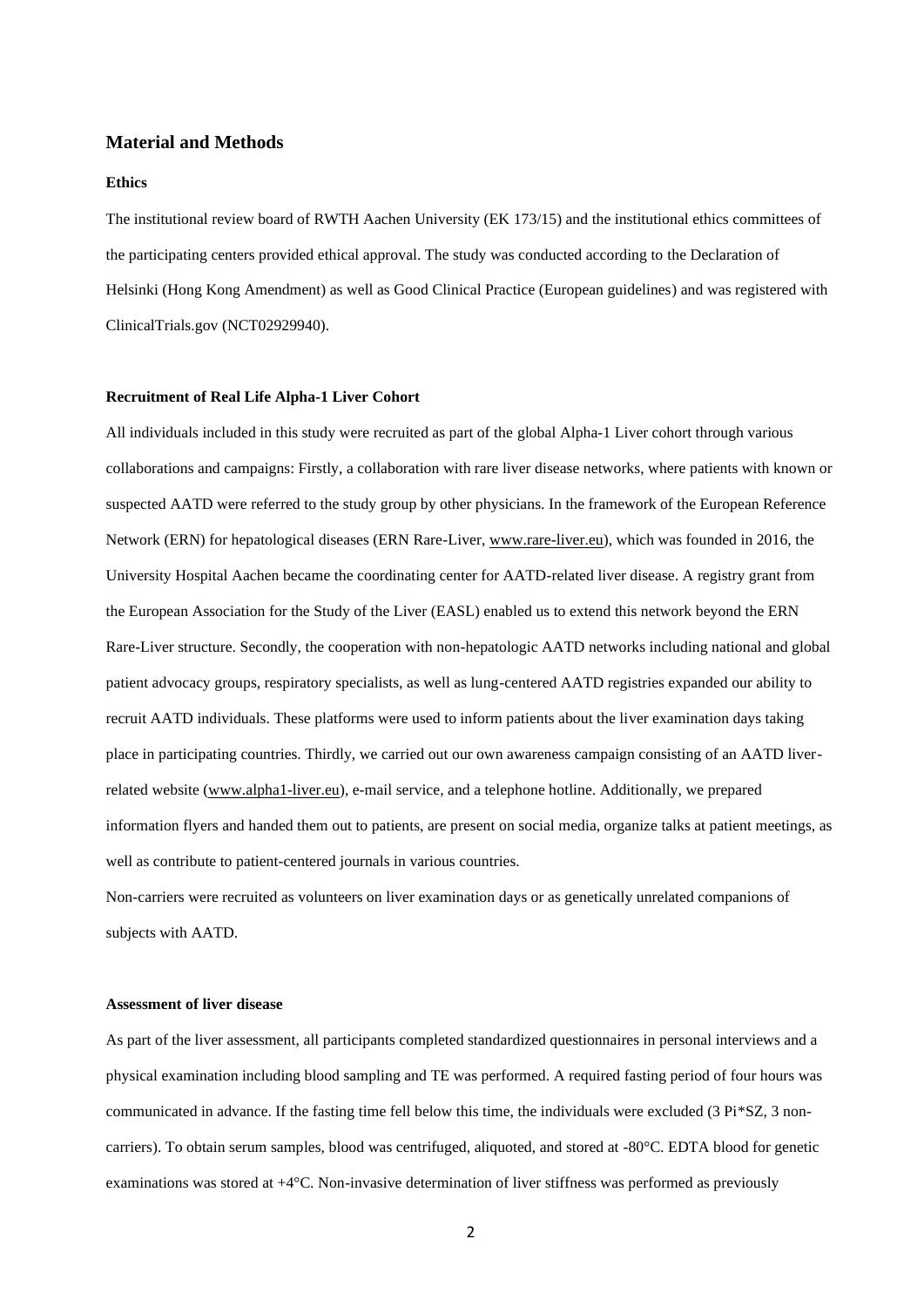described.[1, 2] The measurement was conducted by experienced investigators using the M or XL probe. A measurement was considered if at least ten valid measurements were available and the interquartile range of the median LSM was  $\leq$ 30%. Failure to meet these quality criteria led to exclusion (5 Pi\*SZ, 2 non-carriers, 2 Pi\*ZZ). The chosen cut-offs (7.1 kPa for significant (i.e. fibrosis stage  $\geq$ 2) and 10 kPa for advanced liver fibrosis (i.e. fibrosis stage  $\geq$ 3)) were in line with our previous publications on AATD individuals[3, 4] as well as with etiology-unspecific recommendations. [5, 6] For controlled attenuation parameter (CAP) as a surrogate of hepatic steatosis, [6] following, previously published cut-offs were used: [3, 4] 248 dB/m for mild (i.e. steatosis grade  $\geq$ 1) and 280 dB/m for severe steatosis (i.e. steatosis grade =3). The individual mean, weekly alcohol consumption was evaluated in a face-to-face conversation. Individuals with excessive mean consumption  $(>40 \text{ g/d}$  women,  $>60 \text{ g/d}$  men) were excluded (5 Pi\*ZZ, 3 Pi\*SZ, 1 non-carrier). The personal interview and physical examination were used to detect signs of preexisting chronic liver disease (e.g. previously elevated liver enzymes, previously known diagnosis of chronic liver disease, liver transplant). The only exception was non-alcoholic fatty liver disease (NAFLD) given its high prevalence in Caucasian population. Because of that, only individuals with a histologically proven nonalcoholic steatohepatitis (NASH) were excluded (4 Pi\*SZ). A detailed laboratory work-up was performed to detect additional liver co-morbidities. As part of that, we assessed the presence of chronic hepatitis B and C virus infections (1 Pi\*SZ excluded), the presence of autoimmune hepatitis (no exclusions), and hereditary hemochromatosis (2 Pi\*SZ subjects with an otherwise unexplained significant increase in both ferritin [>500 ng/mL] and transferrin saturation [>45%]) were excluded. Serum alanine transaminase (ALT) or aspartate transaminase (AST) activities >5x of the sex-specific upper limit of normal (ULN) or alkaline serum phosphatase (ALP) >2x of the sex-specific ULN at the time of recruitment also led to exclusion (2 Pi\*ZZ) since they interfere with the determination of liver stiffness by TE.

### **REFERENCES (Supplement)**

1. Clark VC, Marek G, Liu C, et al. Clinical and histologic features of adults with alpha-1 antitrypsin deficiency in a non-cirrhotic cohort. *J Hepatol* 2018; 69(6): 1357–64.

2. Kumpers J, Fromme M, Schneider CV, et al. Assessment of liver phenotype in adults with severe alpha-1 antitrypsin deficiency (Pi\*ZZ genotype). *J Hepatol* 2019; 71(6): 1272–4.

3. Hamesch K, Mandorfer M, Pereira VM, et al. Liver Fibrosis and Metabolic Alterations in Adults With alpha-1-antitrypsin Deficiency Caused by the Pi\*ZZ Mutation. *Gastroenterology* 2019; 157(3): 705–19.e18. 4. Schneider CV, Hamesch K, Gross A, et al. Liver Phenotypes of European Adults Heterozygous or Homozygous for Pi\*Z Variant of AAT (Pi\*MZ vs Pi\*ZZ genotype) and Non-carriers. *Gastroenterology* 2020. 5. Friedrich-Rust M, Poynard T, Castera L. Critical comparison of elastography methods to assess chronic liver disease. *Nature reviews Gastroenterology & hepatology* 2016; 13(7): 402–11.

6. Karlas T, Petroff D, Sasso M, et al. Individual patient data meta-analysis of controlled attenuation parameter (CAP) technology for assessing steatosis. *J Hepatol* 2017; 66(5): 1022–30.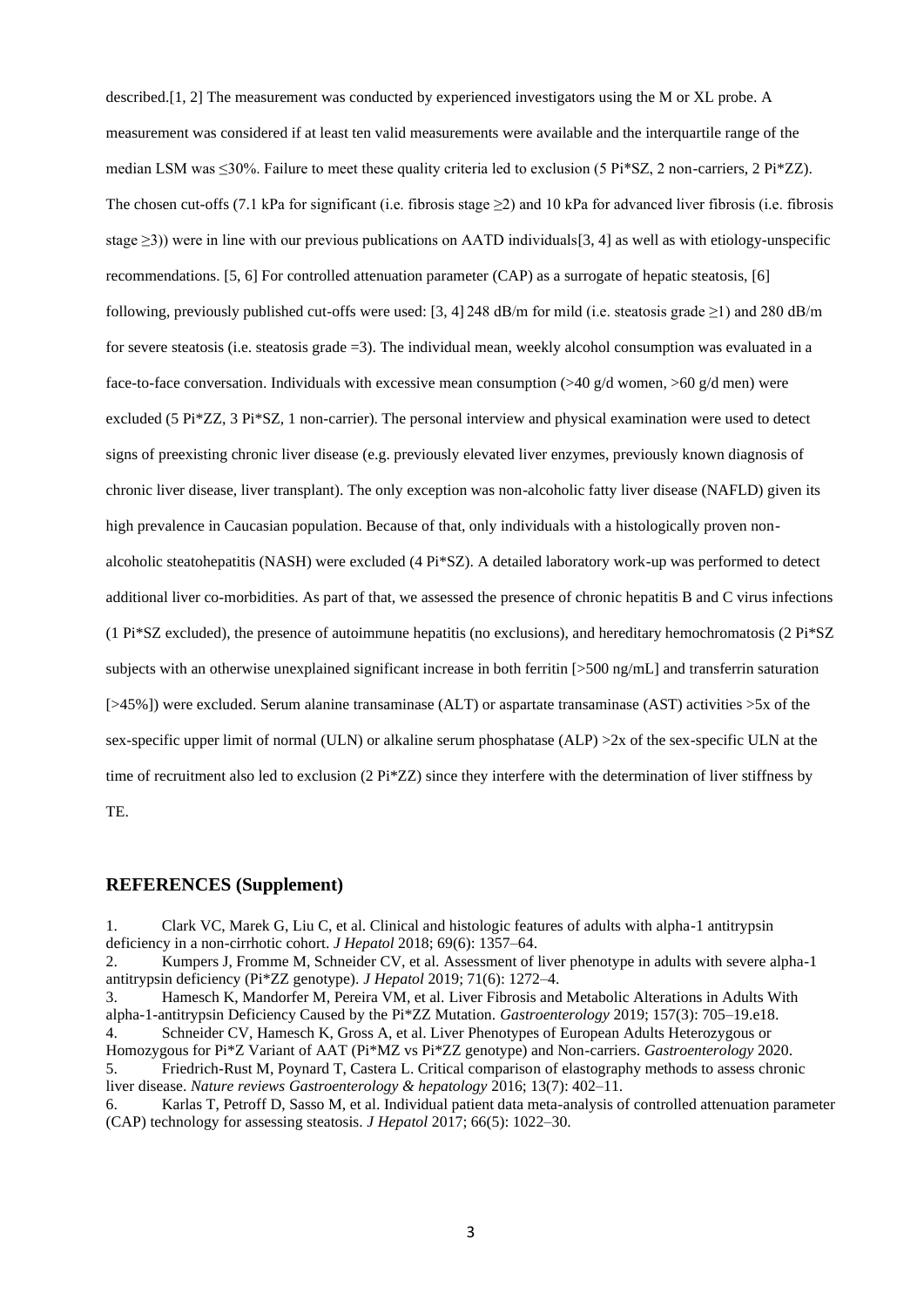# **Supplementary table 1: Characteristics and liver status of Pi\*SZ individuals from contributing countries.**

|                                     | Ger-             | UK             | Portu            | <b>Irelan</b>  | <b>Spain</b> | Poland          | Den-           | <b>USA</b>     | Austria        | <b>Italy</b>   | Bel-             |
|-------------------------------------|------------------|----------------|------------------|----------------|--------------|-----------------|----------------|----------------|----------------|----------------|------------------|
|                                     | many             |                | -gal             | $\mathbf d$    |              |                 | mark           |                |                |                | gium             |
|                                     | $(n=$            | $(n=$          | $(n=$            |                | $(n=18)$     | $(n=11)$        | $(n=9)$        | $(n=8)$        | $(n=8)$        | $(n=4)$        | $(n=4)$          |
|                                     | 51)              | 54)            | 51)              | $(n=$          |              |                 |                |                |                |                |                  |
|                                     |                  |                |                  | 21)            |              |                 |                |                |                |                |                  |
| Characteristi                       |                  |                |                  |                |              |                 |                |                |                |                |                  |
| $\mathbf{c}\mathbf{s}$<br>Age, mean | 53.7             | 47.9           | 48.4             | 52.9           | 47.9         | 43.7            | 60.7           | 54.8           | 56.1           | 54.8           | 36.0             |
| $(SD)$ , y                          | (16.8)           | (14.5)         | (15.7)           | (16.8)         | (14.9)       | (20.3)          | (11.2)         | (20.1)         | (17.3)         | (8.9)          | (10.2)           |
| Women, No.                          | 31               | 27             | 27               | 15             | 11           | 4(36.4)         | 4(44.4)        | 6(75.0)        | 6(75.0)        | $\overline{2}$ | $\overline{2}$   |
| (% )                                | (60.8)           | (50.0)         | (52.9)           | (71.4)         | (61.1)       |                 |                |                |                | (50.0)         | (50.0)           |
| BMI, mean                           | 26.2             | 26.7           | 27.1             | 28.3           | 24.2         | 24.0            | 28.3           | 32.1           | 23.6           | 28.4           | 23.3             |
| $(SD)$ , kg/m <sup>2</sup>          | (5.3)            | (6.1)          | (5.8)            | (6.1)          | (3.3)        | (3.3)           | (4.8)          | (5.0)          | (3.1)          | (4.5)          | (2.1)            |
|                                     |                  |                |                  |                |              |                 |                |                |                |                |                  |
| <b>Liver status</b>                 |                  |                |                  |                |              |                 |                |                |                |                |                  |
|                                     |                  |                |                  |                |              |                 |                |                |                |                |                  |
| LSM°, mean<br>(SD), kPa             | 5.3<br>(3.8)     | 5.3<br>(1.5)   | 5.1<br>(1.7)     | $\mathcal{L}$  | 4.5<br>(1.2) | 5.0<br>(2.5)    | 4.9<br>(1.6)   | 6.0<br>(1.6)   | 6.5<br>(1.2)   | 5.4<br>(2.4)   | 8.3<br>(2.8)     |
| $LSM \geq 7.1$                      | 5(9.8)           | $\overline{7}$ | $\overline{4}$   | $\blacksquare$ | 1(5.6)       | 1(12.5)         | 1(11.1)        | 1(25.0)        | 1(33.3)        | $\mathbf{1}$   | $\overline{2}$   |
| $kPa^{\circ}$ , No. $(\%)$          |                  | (13.2)         | (10.8)           |                |              |                 |                |                |                | (25.0)         | (66.7)           |
| $LSM \ge 10.0$                      | 3(5.9)           | 1(1.9)         | 1(2.7)           | $\mathbf{r}$   | 0(0)         | 1(12.5)         | 0(0)           | 0(0)           | 0(0)           | 0(0)           | $\mathbf{1}$     |
| kPa (%)°, No.                       |                  |                |                  |                |              |                 |                |                |                |                | (33.3)           |
| $(\% )$                             |                  |                |                  |                |              |                 |                |                |                |                |                  |
|                                     |                  |                |                  |                |              |                 |                |                |                |                |                  |
|                                     |                  |                |                  |                | 66.5         |                 |                |                |                |                | 95.3             |
| ALT, mean<br>$(SD)$ , % of          | 72.1<br>(61.0)   | 71.8<br>(29.9) | 72.0<br>(53.3)   | 54.6<br>(22.3) | (44.1)       | 111.3<br>(81.5) | 82.9<br>(52.8) | 73.2<br>(27.4) | 53.8<br>(18.8) | 54.8<br>(20.1) | (56.2)           |
| <b>ULN</b>                          |                  |                |                  |                |              |                 |                |                |                |                |                  |
| ALT ≥ULN,                           | $\overline{7}$   | $\overline{9}$ | $\overline{9}$   | 1(4.8)         | 2(11.1)      | 4(36.4)         | 2(22.2)        | 1(12.5)        | 0(0)           | 0(0)           | $\mathbf{1}$     |
| No. (%)                             | (14.0)           | (18.0)         | (17.6)           |                |              |                 |                |                |                |                | (25.0)           |
| AST, mean                           | 68.8             | 65.5           | 72.1             | 58.7           | 64.2         | 91.7            | 75.2           | 71.0           | 90.4           | 59.0           | 61.2             |
| $(SD)$ , % of                       | (35.8)           | (23.0)         | (54.7)           | (15.2)         | (23.2)       | (60.8)          | (39.4)         | (26.0)         | (77.2)         | (16.1)         | (28.5)           |
| <b>ULN</b>                          |                  |                |                  |                |              |                 |                |                |                |                |                  |
| $AST \geq ULN$ ,                    | 4(8.0)           | $\overline{4}$ | $\overline{8}$   | 1(4.8)         | 2(11.1)      | 2(18.2)         | 1(11.1)        | 2(25.0)        | 1(12.5)        | 0(0)           | 0(0)             |
| No. (%)                             |                  | (11.1)         | (15.7)           |                |              |                 |                |                |                |                |                  |
| GGT, mean                           | 109.2<br>(238.8) | 87.3<br>(89.9) | 101.3<br>(133.9) | 72.7<br>(60.1) | 53.2         | 73.2<br>(69.7)  | 115.4          | $\overline{a}$ | 73.2           | 53.8<br>(31.9) | 157.9<br>(207.1) |
| $(SD)$ , % of<br><b>ULN</b>         |                  |                | $\lambda$        |                | (34.3)       |                 | (132.2)        |                | (82.1)         |                | $\lambda$        |
| GGT ≥ULN,                           | 8                | 8              | 8                | $\overline{3}$ | 2(11.1)      | 3(27.3)         | 2(22.2)        | $\omega$       | 1(12.5)        | $\mathbf{1}$   | $\mathbf{1}$     |
| No. (%)                             | (16.0)           | (22.2)         | (16.0)           | (14.3)         |              |                 |                |                |                | (25.0)         | (25.0)           |

Quantitative measures are expressed as mean with standard deviation or as relative frequency (%).

° LSM only available in 190 Pi\*SZ individuals. Abbreviations: BMI, body mass index; LSM, liver stiffness measurement; ALT, alanine aminotransferase; AST, aspartate aminotransferase; GGT, gamma-glutamyl transferase; ULN, upper limit of normal (sex-specific). SI conversion factors: To convert ALT, AST, GGT, and ALP to  $\mu$ kat/L, multiply values by 0.0167; to convert Bilirubin to  $\mu$ mol/L, multiply values by 17.104.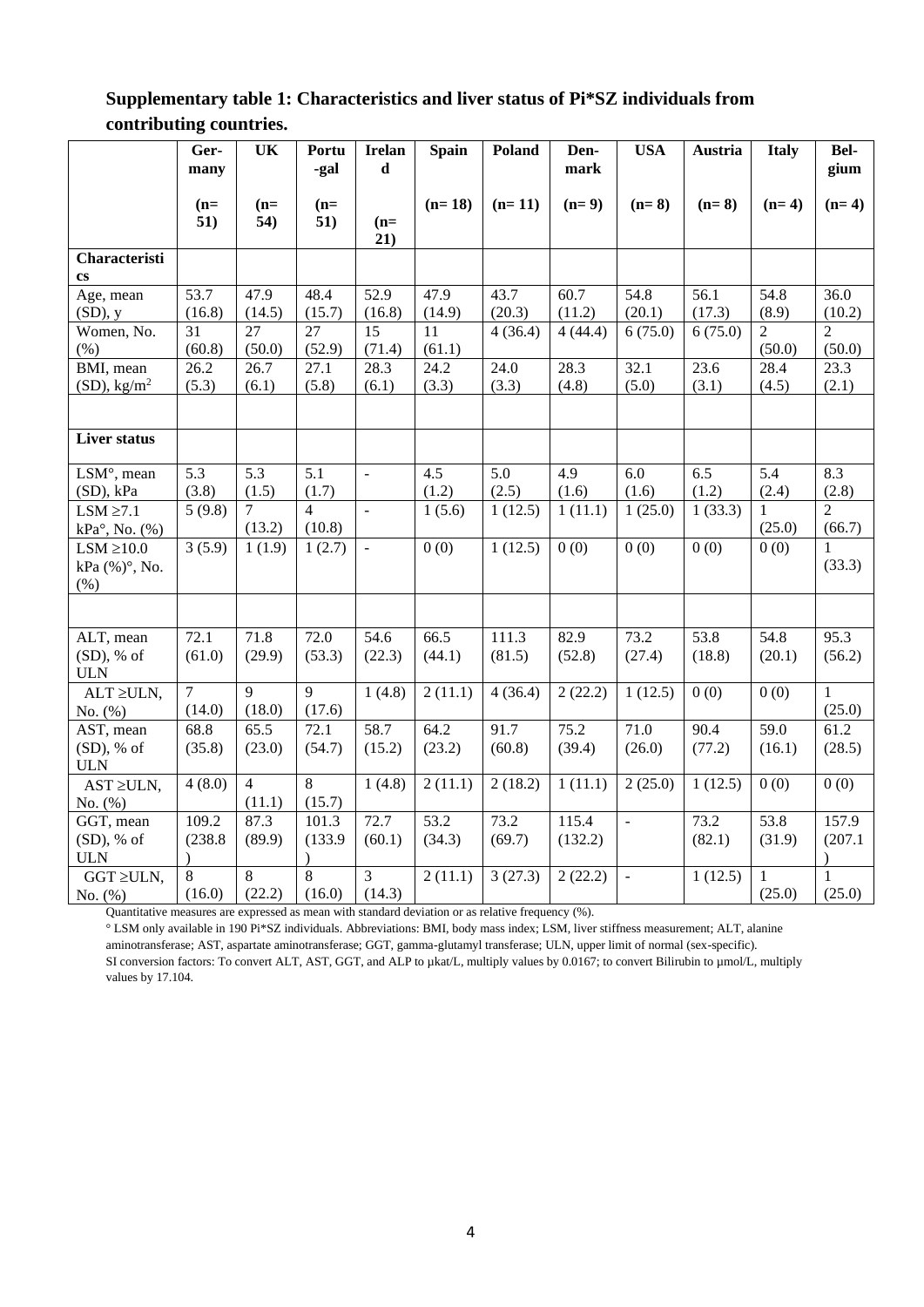**Supplementary table 2: Comparison of lung, biliary, and liver phenotype in** *PNPLA3* **p.I148M (rs738409) homozygotes, heterozygotes, and non-carriers (Cohort 1).**

|                                        | PNPLA3<br><b>I148M</b><br>Non-<br>carrier | Heterozygous<br>PNPLA3<br><b>I148M</b><br>carriers | Homozygous<br>PNPLA3<br><b>I148M</b><br>carriers | p-value<br>(multivari<br>ate) non-<br>carrier vs.<br>heterozygo | p-value<br>(multivariat<br>e) non-<br>carrier vs.<br>homozygous |
|----------------------------------------|-------------------------------------------|----------------------------------------------------|--------------------------------------------------|-----------------------------------------------------------------|-----------------------------------------------------------------|
|                                        | $(n=296)$<br>718)                         | $(n=162975)$                                       | $(n=22986)$                                      | <b>us</b>                                                       |                                                                 |
| <b>Characteristics</b>                 |                                           |                                                    |                                                  |                                                                 |                                                                 |
| Age, mean (SD), y                      | 56.5(8.1)                                 | 56.5(8.1)                                          | 56.6(8.1)                                        |                                                                 |                                                                 |
| Women, No. $(\%)$                      | 161 002<br>(54)                           | 88 588 (54)                                        | $12\overline{4}28(54)$                           |                                                                 |                                                                 |
| BMI, mean (SD), $kg/m2$                | 27.5(4.8)                                 | 27.4(4.8)                                          | 27.3(4.7)                                        |                                                                 |                                                                 |
| Alcohol, mean (SD), g/d                | 8.8(10.1)                                 | 8.7(10.1)                                          | 8.7(10.1)                                        |                                                                 |                                                                 |
| <b>Risk factors</b>                    |                                           |                                                    |                                                  |                                                                 |                                                                 |
| BMI>30 kg/m <sup>2</sup> , No. $(\% )$ | 91 987<br>(31)                            | 49 527 (30)                                        | 6 883 (30)                                       |                                                                 |                                                                 |
| Diabetes mellitus, No. (%)             | 15383(5)                                  | 8535(5)                                            | 1325(6)                                          |                                                                 |                                                                 |
| <b>Liver status</b>                    |                                           |                                                    |                                                  |                                                                 |                                                                 |
| ALT, mean (SD), % of ULN               | 54.9 (30.6)                               | 57.8 (34.6)                                        | 64.6(41.7)                                       | < 0.0001                                                        | < 0.0001                                                        |
| $ALT \geq ULN$ , No. $(\%)$            | 16 102<br>(5.4)                           | 12172(7.5)                                         | 2824 (12.3)                                      | < 0.0001                                                        | < 0.0001                                                        |
| AST, mean (SD), % of ULN               | 62.8(24.0)                                | 64.6(27.3)                                         | 68.7 (31.5)                                      | < 0.0001                                                        | < 0.0001                                                        |
| $AST \geq ULN$ , No. (%)               | 11 306<br>(3.8)                           | 8 159 (5.0)                                        | 1894(8.2)                                        | < 0.0001                                                        | < 0.0001                                                        |
| GGT, mean (SD), % of ULN               | 75.4 (80.7)                               | 75.1(81.6)                                         | 75.9 (84.7)                                      | 0.87                                                            | 0.092                                                           |
| GGT $\geq$ ULN, No. (%)                | 48 39 6<br>(16.3)                         | 26 234 (16.1)                                      | 3 810 (16.6)                                     | 0.60                                                            | 0.062                                                           |
| ALP, mean (SD), % of ULN               | 72.9 (24.8)                               | 72.8 (24.7)                                        | 72.0 (24.7)                                      | 0.22                                                            | < 0.0001                                                        |
| ALP $\geq$ ULN, No. (%)                | 33 311<br>(11.2)                          | 17 930 (11.0)                                      | 2 397 (10.4)                                     | 0.052                                                           | < 0.0001                                                        |
| Bilirubin, mean (SD), mg/dl            | 0.53(0.26)                                | 0.53(0.26)                                         | 0.54(0.27)                                       | < 0.0001                                                        | < 0.0001                                                        |
| Bilirubin $\geq$ ULN, No. (%)          | 8 173 (2.8)                               | 4589(2.8)                                          | 712(3.1)                                         | 0.41                                                            | 0.005                                                           |
|                                        |                                           |                                                    |                                                  |                                                                 |                                                                 |
| <b>ICD10</b> codes                     |                                           |                                                    |                                                  |                                                                 |                                                                 |
| Cholelithiasis, No. (%)                | 11 867<br>(4.0)                           | 6308(3.9)                                          | 788 (3.4)                                        | 0.12                                                            | < 0.0001                                                        |
| Fibrosis and Cirrhosis, No. (%)        | 436(0.15)                                 | 353 (0.22)                                         | 97 (0.42)                                        | < 0.0001                                                        | < 0.0001                                                        |
| Primary liver cancer, No. (%)          | 98 (0.03)                                 | 69 (0.04)                                          | 30(0.13)                                         | 0.10                                                            | < 0.0001                                                        |
| Chronic Bronchitis, No. (%)            | 7830(2.6)                                 | 4410(2.5)                                          | 593 $(2.6)$                                      | 0.041                                                           | 0.97                                                            |
| Emphysema, No. (%)                     | 1632(0.6)                                 | 841 (0.5)                                          | 119(0.5)                                         | 0.15                                                            | 0.41                                                            |

Quantitative measures are expressed as mean with standard deviation or relative frequency (%). All analyses were adjusted for age, sex, BMI, alcohol consumption, and diabetes mellitus. Abbreviations: ALT, alanine aminotransferase; ALP, alkaline phosphatase; AST, aspartate aminotransferase; BMI, body mass index; GGT, gamma-glutamyl transferase; ULN, upper limit of normal (sex-specific).

SI conversion factors: To convert ALT, AST, GGT, and ALP to µkat/L, multiply values by 0.0167; to convert Bilirubin to µmol/L, multiply values by 17.104.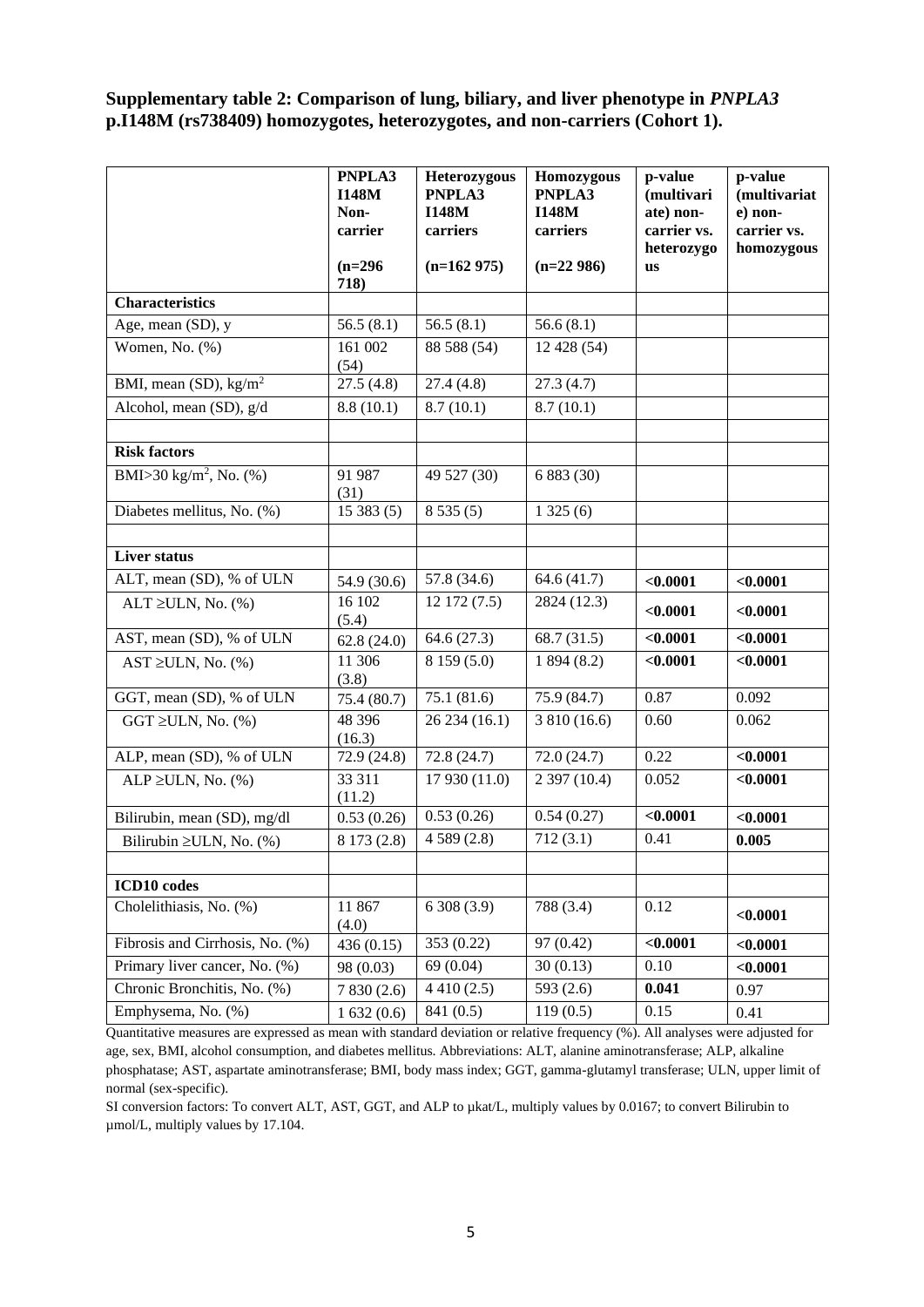**Supplementary table 3: Comparison of lung, biliary, and liver phenotype in** *TM6SF2* **p.E167K (rs5854926) homozygotes, heterozygotes, and non-carriers (Cohort 1).** 

|                                            | <b>TM6SF2</b><br>p.E167K Non-<br>carriers<br>$(n=412 855)$ | Heterozygous<br>TM6SF2<br>p.E167K<br>carriers<br>$(n=66393)$ | Homozygous<br>TM6SF2<br>p.E167K<br>carriers<br>$(n=2636)$ | p-value<br>(multivariate)<br>non-carrier vs.<br>heterozygous | p-value<br>(multivariate)<br>non-carrier<br>VS.<br>homozygous |
|--------------------------------------------|------------------------------------------------------------|--------------------------------------------------------------|-----------------------------------------------------------|--------------------------------------------------------------|---------------------------------------------------------------|
| <b>Characteristics</b>                     |                                                            |                                                              |                                                           |                                                              |                                                               |
| Age, mean (SD), y                          | 56.5(8.1)                                                  | 56.7(8.1)                                                    | 56.8(8.1)                                                 |                                                              |                                                               |
| Women, No. $(\%)$                          | 224 243 (54)                                               | 35 925 (54)                                                  | 1442(55)                                                  |                                                              |                                                               |
| BMI, mean (SD),<br>$\text{kg/m}^2$         | 27.4(4.8)                                                  | 27.4(4.7)                                                    | 27.2(4.6)                                                 |                                                              |                                                               |
| Alcohol, mean (SD),<br>g/d                 | 8.8(10.1)                                                  | 8.8(10.1)                                                    | 8.6(9.9)                                                  |                                                              |                                                               |
|                                            |                                                            |                                                              |                                                           |                                                              |                                                               |
| <b>Risk factors</b>                        |                                                            |                                                              |                                                           |                                                              |                                                               |
| BMI $>$ 30 kg/m <sup>2</sup> , No.<br>(% ) | 127 210 (31)                                               | 20 163 (30)                                                  | 776 (29)                                                  |                                                              |                                                               |
| Diabetes mellitus, No.                     | 21312(5)                                                   | 3683(6)                                                      | 194 (79)                                                  |                                                              |                                                               |
| (% )                                       |                                                            |                                                              |                                                           |                                                              |                                                               |
| <b>Liver status</b>                        |                                                            |                                                              |                                                           |                                                              |                                                               |
| ALT, mean (SD), % of<br>$ULN$              | 55.9 (32.0)                                                | 58.9 (32.0)                                                  | 64.0(45.1)                                                | < 0.0001                                                     | < 0.0001                                                      |
| ALT $\geq$ ULN, No. (%)                    | 25372(6.1)                                                 | 5398(8.1)                                                    | 293 (11.71)                                               | < 0.0001                                                     | < 0.0001                                                      |
| AST, mean (SD), % of<br><b>ULN</b>         | 63.5(25.7)                                                 | 64.7(25.4)                                                   | 68.4 (34.3)                                               | < 0.0001                                                     | < 0.0001                                                      |
| $AST \geq ULN$ , No. $(\% )$               | 17655(4.5)                                                 | 3474(5.2)                                                    | 192(7.3)                                                  | < 0.0001                                                     | < 0.0001                                                      |
| GGT, mean (SD), %<br>of ULN                | 75.1 (80.8)                                                | 76.1(83.3)                                                   | 80.6 (95.2)                                               | 0.013                                                        | < 0.0001                                                      |
| $GGT \geq ULN$ , No. $(\%)$                | 66 891 (16.2)                                              | 10 961 (16.5)                                                | 464 (17.6)                                                | 0.043                                                        | 0.009                                                         |
| ALP, mean (SD), % of<br><b>ULN</b>         | 73.0 (24.9)                                                | 71.4(24.1)                                                   | 68.7 (23.8)                                               | < 0.0001                                                     | < 0.0001                                                      |
| ALP $\geq$ ULN, No. (%)                    | 46 714 (11.3)                                              | 6615(10.0)                                                   | 217(8.2)                                                  | < 0.0001                                                     | < 0.0001                                                      |
| Bilirubin, mean (SD),<br>$m\text{g}/d$ l   | 0.53(0.26)                                                 | 0.54(0.26)                                                   | 0.56(0.27)                                                | < 0.0001                                                     | < 0.0001                                                      |
| Bilirubin ≥ULN, No.<br>(%)                 | 11463(2.8)                                                 | 1903(2.9)                                                    | 90(3.4)                                                   | 0.27                                                         | 0.096                                                         |
|                                            |                                                            |                                                              |                                                           |                                                              |                                                               |
| <b>ICD10</b> codes                         |                                                            |                                                              |                                                           |                                                              |                                                               |
| Cholelithiasis, No. (%)                    | 16 187 (3.9)                                               | 2644(4.0)                                                    | 105(4.0)                                                  | 0.36                                                         | 0.89                                                          |
| Fibrosis and Cirrhosis,<br>No. (%)         | 695 (0.17)                                                 | 169(0.25)                                                    | 12(0.46)                                                  | < 0.0001                                                     | < 0.0001                                                      |
| Primary liver cancer,<br>No. (%)           | 139 (0.03)                                                 | 49 (0.07)                                                    | 8(0.30)                                                   | < 0.0001                                                     | < 0.0001                                                      |
| Chronic Bronchitis,<br>No. (%)             | 10779(2.6)                                                 | 1703(2.6)                                                    | 65(2.5)                                                   | 0.33                                                         | 0.90                                                          |
| Emphysema, No. (%)                         | 2224(0.5)                                                  | 348 $(0.5)$                                                  | 15(0.6)                                                   | 0.51                                                         | 0.92                                                          |

Quantitative measures are expressed as mean with standard deviation or relative frequency (%). All analyses were adjusted for age, sex, BMI, alcohol consumption, and diabetes mellitus. Abbreviations: ALT, alanine aminotransferase; ALP, alkaline phosphatase; AST, aspartate aminotransferase; BMI, body mass index; GGT, gamma-glutamyl transferase; ULN, upper limit of normal (sex-specific). SI conversion factors: To convert ALT, AST, GGT, and ALP to µkat/L, multiply values by 0.0167; to convert Bilirubin to  $\mu$ mol/L, multiply values by 17.104.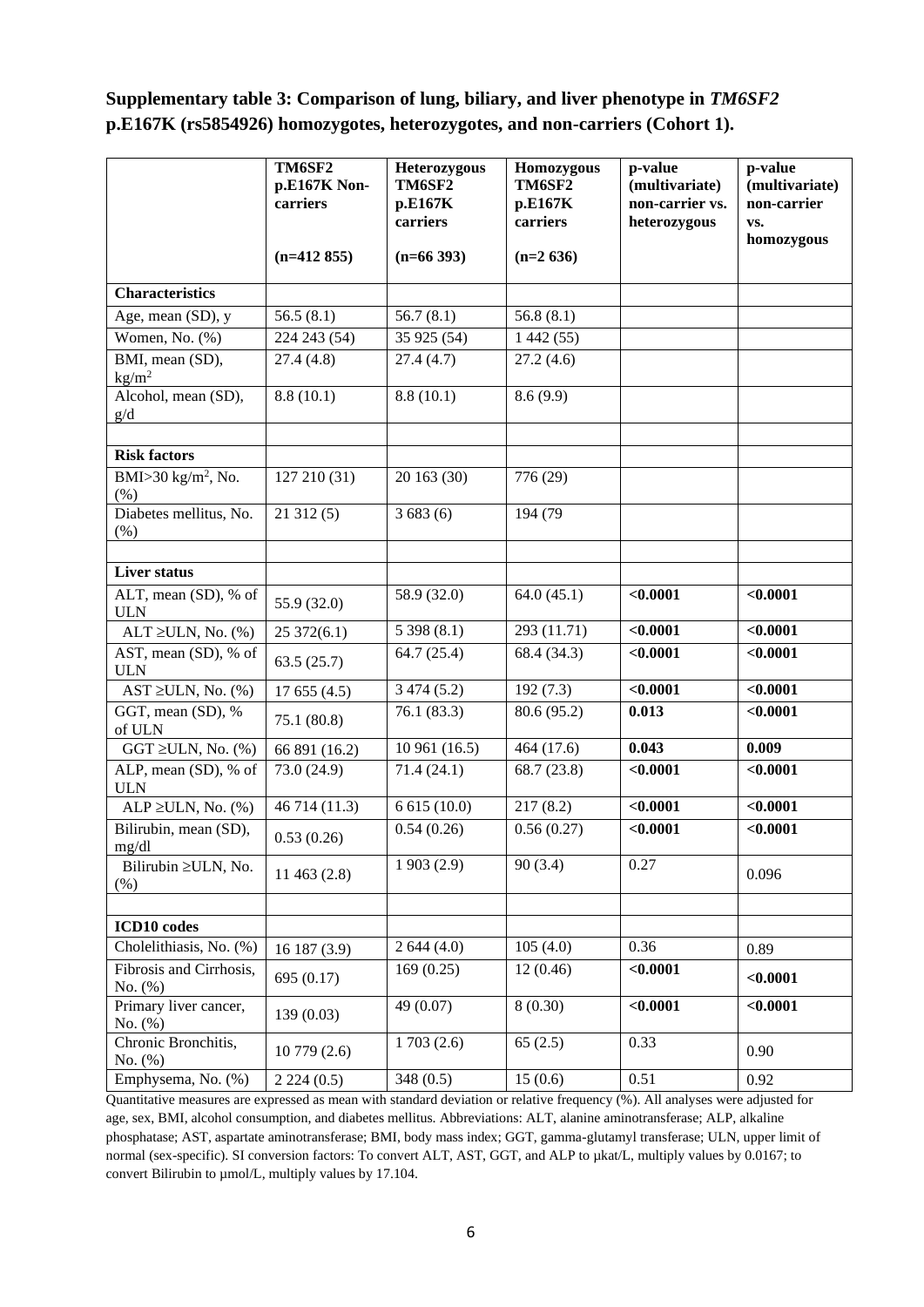**Supplementary table 4: Comparison of lung, biliary, and liver phenotype in** *HSD17B13***:T (rs72613567) homozygotes, heterozygotes, and rs72613567:T non-carriers (Cohort 1).** 

|                                        | <b>HSD17B1</b><br>3 TA/TA<br>$(n=35375)$ | <b>HSD17B13</b><br><b>T/TA</b><br>$(n=188 270)$ | <b>HSD17B13</b><br>T/T<br>$(n=257543)$ | p-value<br>(multivari<br>ate)<br>TA/TA vs. | p-value<br>(multivariat<br>e) TA/TA<br>vs. T/T |
|----------------------------------------|------------------------------------------|-------------------------------------------------|----------------------------------------|--------------------------------------------|------------------------------------------------|
| <b>Characteristics</b>                 |                                          |                                                 |                                        | <b>T/TA</b>                                |                                                |
| Age, mean (SD), y                      | 56.8(8.0)                                | 56.7(8.1)                                       | 56.5(8.1)                              |                                            |                                                |
| Women, No. (%)                         | 19 054                                   | 102 544 (54)                                    | 139 615 (54)                           |                                            |                                                |
|                                        | (54)                                     |                                                 |                                        |                                            |                                                |
| BMI, mean (SD), $\text{kg/m}^2$        | 27.4(4.7)                                | 27.4(4.8)                                       | 27.4(4.8)                              |                                            |                                                |
| Alcohol, mean (SD), g/d                | 9.0(10.1)                                | 8.9(10.1)                                       | 8.7(10.0)                              |                                            |                                                |
| <b>Risk factors</b>                    |                                          |                                                 |                                        |                                            |                                                |
| BMI>30 kg/m <sup>2</sup> , No. $(\% )$ | 10 854<br>(319)                          | 57 407 (31)                                     | 79 686 (31)                            |                                            |                                                |
| Diabetes mellitus, No. (%)             | 1798(5)                                  | 9503(5)                                         | 13 863 (5)                             |                                            |                                                |
|                                        |                                          |                                                 |                                        |                                            |                                                |
| <b>Liver status</b>                    |                                          |                                                 |                                        |                                            |                                                |
| ALT, mean (SD), % of ULN               | 54.8 (29.8)                              | 55.4(31.1)                                      | 57.3(34.1)                             | < 0.0001                                   | < 0.0001                                       |
| $ALT \geq ULN$ , No. (%)               | 1899(5.4)                                | 10916(5.8)                                      | 18 187 (7.1)                           | < 0.0001                                   | < 0.0001                                       |
| AST, mean (SD), % of ULN               | 62.8(23.8)                               | 63.1 $(24.9)$                                   | 64.2(26.7)                             | 0.045                                      | < 0.0001                                       |
| $AST \geq ULN$ , No. $(\% )$           | 1345(3.8)                                | 7429(3.9)                                       | 12 530 (4.9)                           | 0.12                                       | < 0.0001                                       |
| GGT, mean (SD), % of ULN               | 73.2 (74.3)                              | 74.7 (79.9)                                     | 76.0(83.1)                             | < 0.0001                                   | < 0.0001                                       |
| $GGT \geq ULN$ , No. $(\%)$            | 5 4 6 2<br>(15.4)                        | 30 015 (15.9)                                   | 42 738 (16.6)                          | 0.003                                      | < 0.0001                                       |
| ALP, mean (SD), % of ULN               | 72.6(25.0)                               | 73.0 (24.7)                                     | 72.7(24.8)                             | 0.014                                      | 0.092                                          |
| $ALP \geq ULN$ , No. (%)               | 3872<br>(10.9)                           | 21 197 (11.3)                                   | 28 412 (11.0)                          | 0.11                                       | 0.62                                           |
| Bilirubin, mean (SD), mg/dl            | 0.53(0.26)                               | 0.53(0.26)                                      | 0.53(0.27)                             | 0.20                                       | 0.001                                          |
| Bilirubin ≥ULN, No. (%)                | 1021(2.9)                                | 5055(2.7)                                       | 7353(2.9)                              | 0.048                                      | 0.017                                          |
|                                        |                                          |                                                 |                                        |                                            |                                                |
| <b>ICD10</b> codes                     |                                          |                                                 |                                        |                                            |                                                |
| Cholelithiasis, No. (%)                | 1459(4.1)                                | 7508(4.0)                                       | 9 9 4 9 (3.9)                          | 0.25                                       | 0.017                                          |
| Fibrosis and Cirrhosis, No. (%)        | 60(0.17)                                 | 316(0.17)                                       | 506(0.20)                              | 0.98                                       | 0.35                                           |
| Primary liver cancer, No. (%)          | 14(0.04)                                 | 71 (0.04)                                       | 111(0.04)                              | 0.83                                       | 0.72                                           |
| Chronic Bronchitis, No. (%)            | 929(2.6)                                 | 5029(2.7)                                       | 6563(2.5)                              | 0.45                                       | 0.66                                           |
| Emphysema, No. (%)                     | 189(0.5)                                 | 1054(0.6)                                       | 1336(0.5)                              | 0.59                                       | 0.86                                           |

Quantitative measures are expressed as mean with standard deviation or relative frequency (%). All analyses were adjusted for age, sex, BMI, alcohol consumption, and diabetes mellitus. Abbreviations: ALT, alanine aminotransferase; ALP, alkaline phosphatase; AST, aspartate aminotransferase; BMI, body mass index; GGT, gamma-glutamyl transferase; ULN, upper limit of normal (sex-specific).

SI conversion factors: To convert ALT, AST, GGT, and ALP to µkat/L, multiply values by 0.0167; to convert Bilirubin to µmol/L, multiply values by 17.104.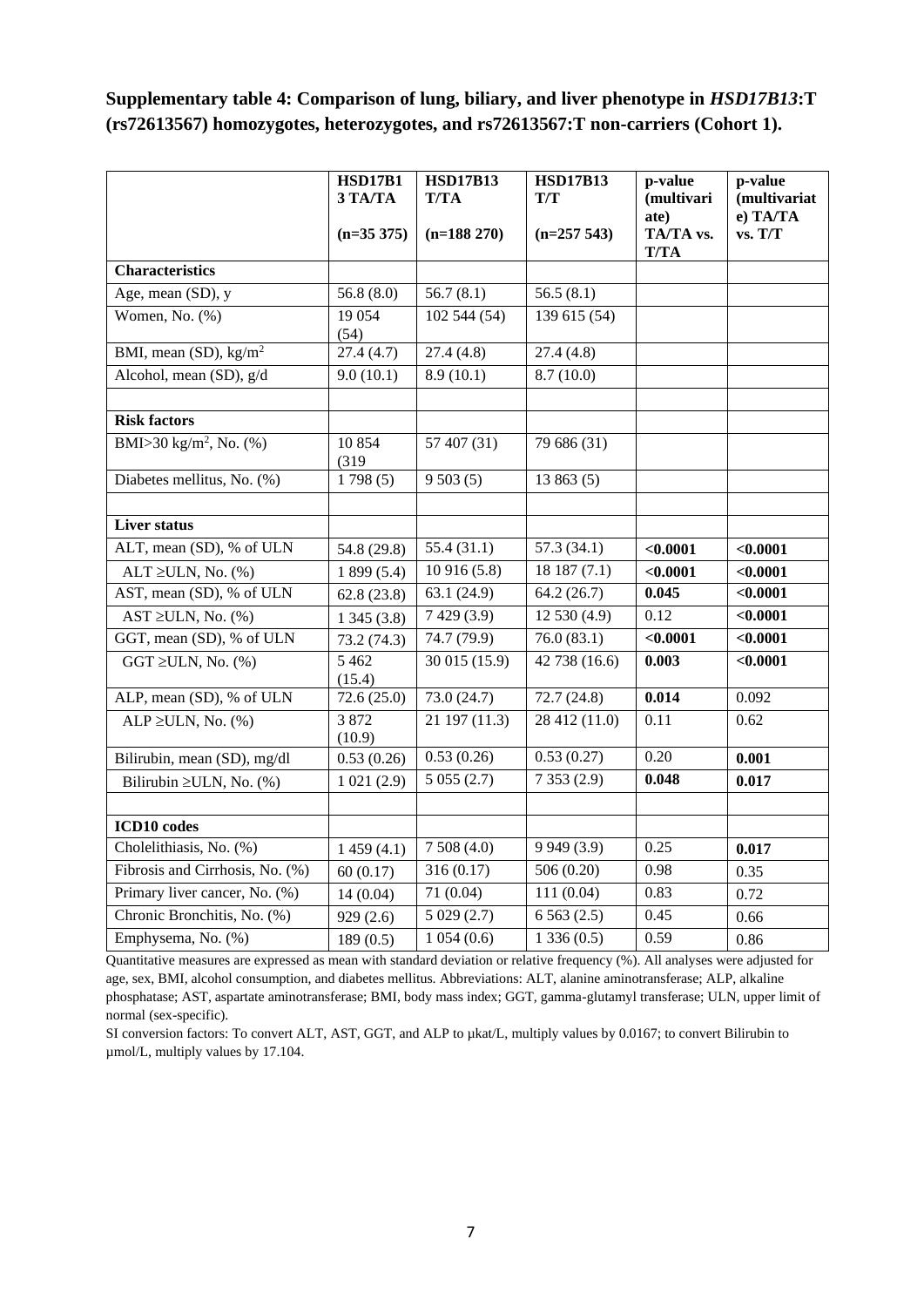## **Supplementary table 5: Correlation of plasma ALT, AST, GGT, ALP, and bilirubin in the initial and first follow up examination (Cohort 1).**

|                  | <b>Overall</b> | <b>Non-carriers</b><br>$(n=15391)$ | MZ.<br>$(n=548)$ | <b>SS</b><br>$(n=31)$ | SZ<br>$(n=40)$ |
|------------------|----------------|------------------------------------|------------------|-----------------------|----------------|
| Liver status     |                |                                    |                  |                       |                |
| <b>ALT</b>       | $.604**$       | $.605**$                           | $.607**$         | .408*                 | $.472**$       |
| <b>AST</b>       | $.602**$       | $.598**$                           | $.640**$         | $.806**$              | $.461**$       |
| <b>GGT</b>       | $.822**$       | $.820**$                           | $.838**$         | $.709**$              | $.727**$       |
| ALP              | $.768**$       | $.767**$                           | $.778**$         | $.788**$              | $.790**$       |
| <b>Bilirubin</b> | $.651**$       | .649**                             | $.659**$         | $.533**$              | $.623**$       |

Spearman correlation coefficients between the highlighted parameters are shown. Abbreviations: ALT, alanine aminotransferase; AST, aspartate aminotransferase; GGT, gamma-glutamyl transferase; ALP, alkaline phosphatase. P-values are considered significant at  $p < 0.05$  (\*),  $p < 0.01$  (\*\*) and  $p < 0.001$  (\*\*\*).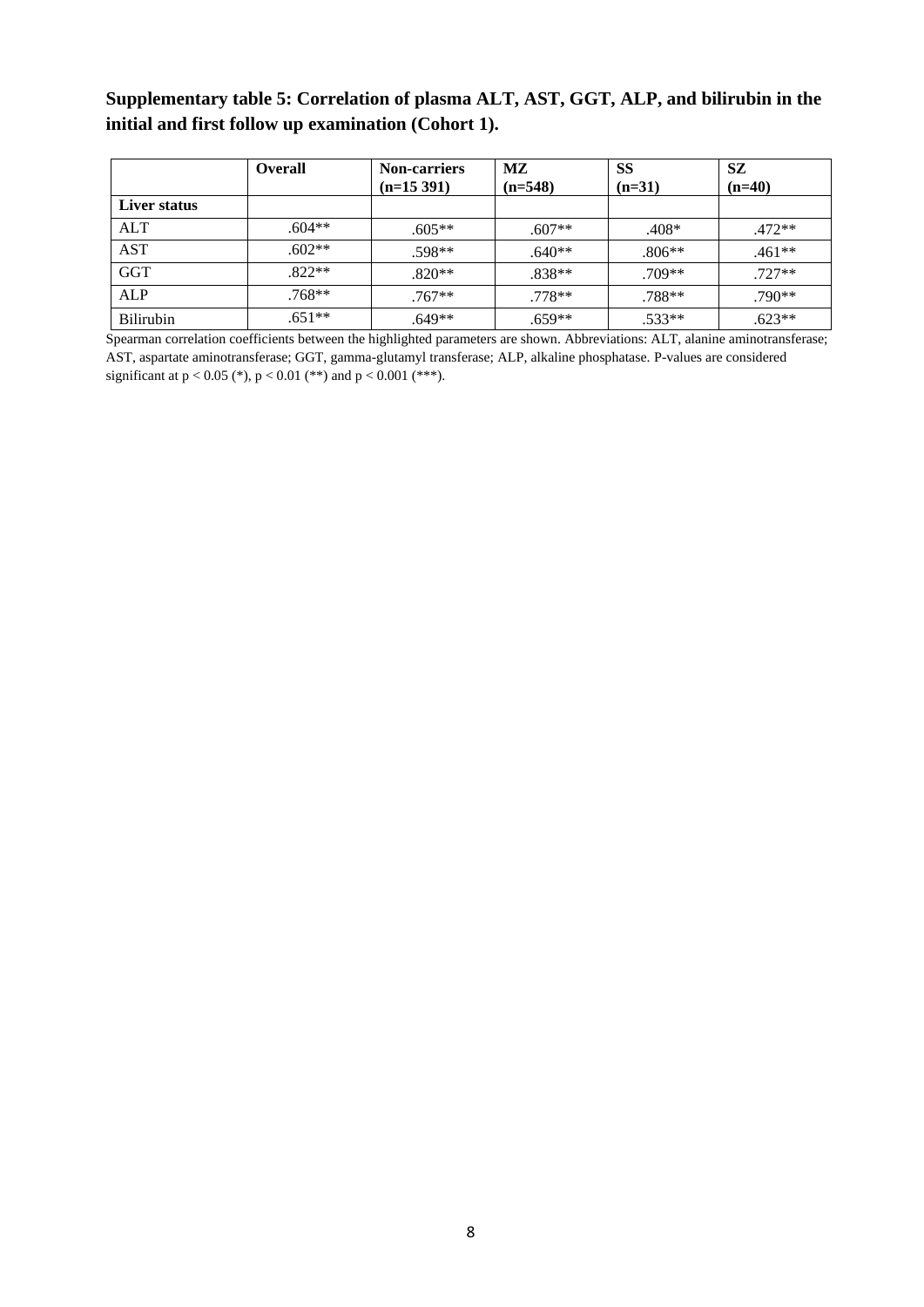**Supplementary table 6: Comparison of lung, biliary, and liver phenotype by primary ICD10 codes in participants with Pi\*SS and Pi\*SZ genotype compared to Pi\*ZZ, Pi\*MZ, and non-carriers (Cohort 1).** 

|                                 | <b>Non-carriers</b>   | МZ                     | <b>SS</b>      | SZ.             | ZZ                           |
|---------------------------------|-----------------------|------------------------|----------------|-----------------|------------------------------|
|                                 | $(n=422506)$          | $(n=17006)$            | $(n=1014)$     | $(n=864)$       | $(n=138)$                    |
| <b>ICD10</b> codes              |                       |                        |                |                 |                              |
| Cholelithiasis, No. (%)         | $16314(3.9)^1$        | 835 $(4.9)^1$          | 41 $(4.0)$     | 40(4.6)         | 8(5.8)                       |
| Fibrosis and Cirrhosis, No. (%) | 748 $(0.2)^{2,3,4}$   | 50 $(0.3)^{2,5}$       | $3(0.3)^6$     | $4(0.5)^{3,7}$  | $4(2.9)^{4,5,6,7}$           |
| Primary liver cancer, No. (%)   | $168 (0.05)^{8.9}$    | $9(0.1)^{10,11}$       | 0(0)           | $3(0.3)^{8,10}$ | $2(1.4)^{9,11}$              |
| Chronic Bronchitis, No. (%)     | $10916(2.6)^{12}$     | 461 $(2.7)^{13}$       | $24(2.4)^{14}$ | $28(3.2)^{15}$  | 20<br>$(14.5)^{12,13,14,15}$ |
| Emphysema, No. (%)              | 2 191 $(0.5)^{16,17}$ | 144<br>$(0.8)^{16,18}$ | $8(0.8)^{19}$  | $7(0.8)^{20}$   | 20<br>$(14.5)^{17,18,19,20}$ |

Relative frequencies (%) of the respective diagnoses are shown. All analyses were adjusted for age, sex, BMI, alcohol consumption, and diabetes mellitus.

 $1-p=7.1*10^{-12}$ ;  $2p=0.001$ ;  $3p=0.027$ ;  $4p=3.4*10^{-9}$ ;  $5p=0.000003$ ;  $6p=0.002$ ;  $7p=0.011$ ;  $8p=0.008$ ;  $9p=1.5*10^{-7}$ ;  $10p=0.039$ ;  $11p=0.00001; 12p=1.5*10<sup>-15</sup>; 13p=5.9*10<sup>-14</sup>; 14p=1.5*10<sup>-9</sup>; 15p=1.6*10<sup>-7</sup>; 16p=1.9*10<sup>-7</sup>; 17p=3.8*10<sup>-45</sup>; 18p=8.6*10<sup>-31</sup>; 19p=3.4*10<sup>-12</sup>; 19p=3.6*10<sup>-13</sup>; 19p=3.6*10<sup>-13</sup>; 19p=3.6*10<sup>-13</sup>; 1$  $^{20}p=1.2*10^{-11}$ .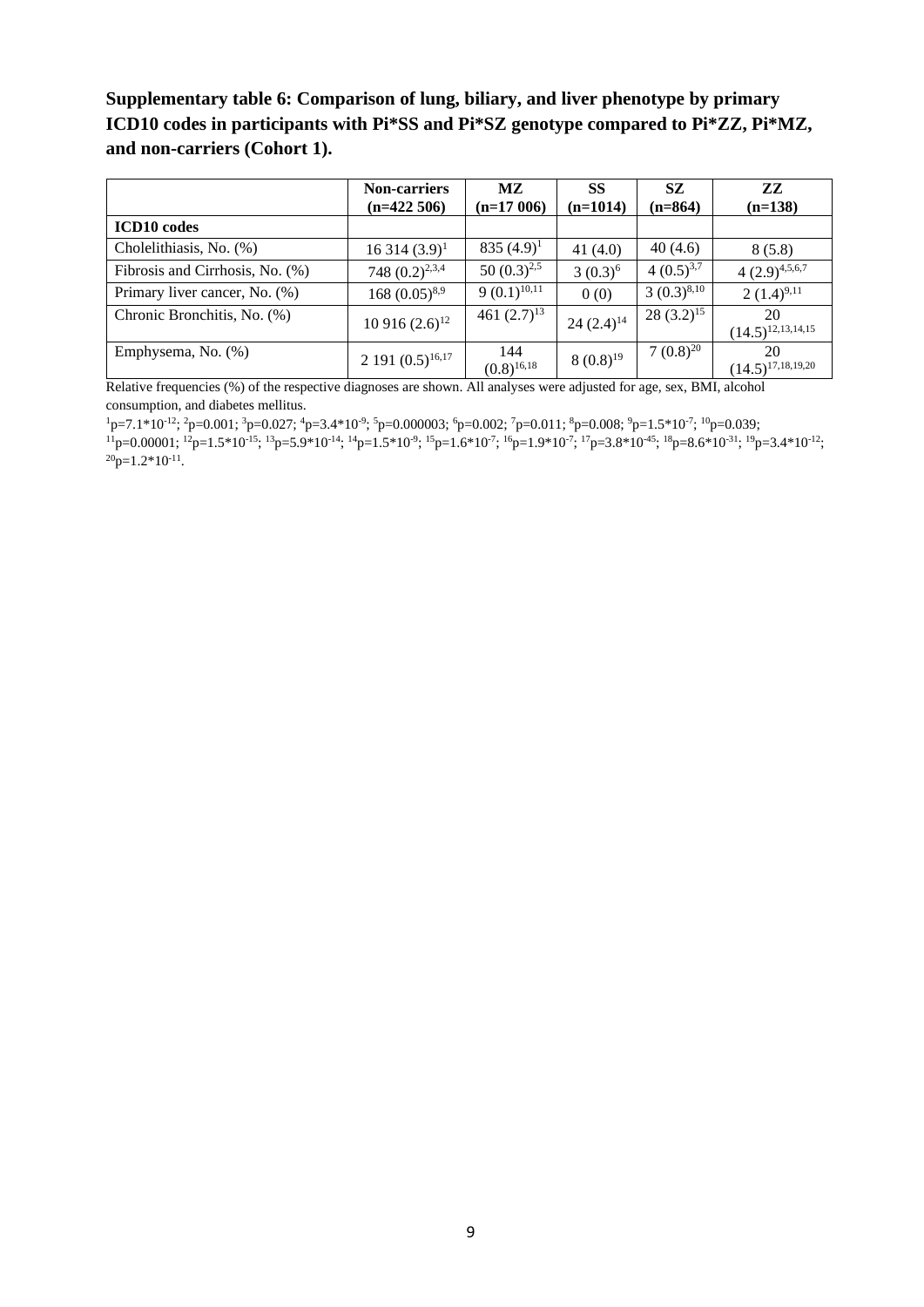# **Supplementary table 7: Liver-related blood parameters in Pi\*SZ subjects compared to Pi\*ZZ individuals and non-carriers (Cohort 2).**

|                                    | Non-<br>carriers | Pi*SZ       | $Pi*ZZ$      | P value<br>$Pi*SZ vs.$<br>non-           | P value<br>$Pi*SZ$ vs.<br>non-   | $P$ value<br>Pi*SZ vs.<br>$Pi*ZZ$ | P value<br>$Pi*SZ$ vs.<br>$Pi*ZZ$    |
|------------------------------------|------------------|-------------|--------------|------------------------------------------|----------------------------------|-----------------------------------|--------------------------------------|
|                                    | $(n=279)$        | $(n=239)$   | $(n=586)$    | carriers<br>$(uni-$<br><i>variable</i> ) | carriers<br>(multi-<br>variable) | $(uni-$<br><i>variable</i> )      | ( <i>multi-</i><br><i>variable</i> ) |
| Liver-related blood                |                  |             |              |                                          |                                  |                                   |                                      |
| parameters                         |                  |             |              |                                          |                                  |                                   |                                      |
| ALT, mean (SD), % of<br><b>ULN</b> | 65.9(29.8)       | 71.8 (48.4) | 78.8 (47.6)  | 0.106                                    | 0.248                            | 0.062                             | 0.011                                |
| ALT $\geq$ ULN, No. (%)            | 32(11.5)         | 36(15.4)    | 107(18.9)    | 0.198                                    | 0.174                            | 0.237                             | 0.124                                |
| AST, mean (SD), % of<br><b>ULN</b> | 62.5(22.5)       | 69.6(40.4)  | 74.1(31.1)   | 0.019                                    | 0.117                            | 0.106                             | 0.015                                |
| $AST \geq ULN$ , No. $(\% )$       | 14(5.1)          | 25(11.4)    | 66 (12.7)    | 0.009                                    | 0.015                            | 0.603                             | 0.701                                |
| GGT, mean (SD), % of<br><b>ULN</b> | 57.7(45.7)       | 90.1(131.3) | 96.7 (122.4) | 0.001                                    | 0.001                            | 0.529                             | 0.702                                |
| $GGT \geq ULN$ , No. $(\%)$        | 36(13.0)         | 37(17.5)    | 131(24.1)    | 0.164                                    | 0.069                            | 0.051                             | 0.045                                |
| ALP, mean (SD), % of<br><b>ULN</b> | 58.5 (18.5)      | 72.9 (35.4) | 66.1(23.6)   | < 0.0001                                 | < 0.0001                         | 0.011                             | 0.014                                |
| ALP $\geq$ ULN, No. (%)            | 6(2.3)           | 31(14.5)    | 31(7.0)      | < 0.0001                                 | < 0.0001                         | 0.002                             | 0.008                                |
| GLDH, mean (SD), %<br>of ULN)      | 53.7 (69.8)      | 59.6 (97.7) | 77.0 (252.4) | 0.619                                    | 0.768                            | 0.637                             | 0.626                                |
| $GLDH \geq ULN$ , No.<br>(% )      | 16(6.3)          | 5(10.4)     | 51(13.2)     | 0.311                                    | 0.384                            | 0.582                             | 0.650                                |
| Bilirubin, mean (SD),<br>mg/dl     | 0.52(0.33)       | 0.59(0.33)  | 0.56(0.31)   | 0.023                                    | 0.058                            | 0.188                             | 0.427                                |
| Bilirubin $\geq$ ULN, No.<br>(% )  | 17(6.1)          | 14(6.5)     | 15(3.6)      | 0.868                                    | 0.970                            | 0.100                             | 0.566                                |

Quantitative measures are expressed as mean with standard deviation or relative frequency (%), and all multivariable analysis were adjusted for age, sex, BMI, presence of diabetes mellitus, and mean alcohol consumption.

Abbreviations: ALT, alanine aminotransferase; AST, aspartate aminotransferase; GGT, gamma-glutamyl transferase; ALP, alkaline phosphatase; GLDH, glutamate dehydrogenase; ULN, upper limit of normal (sex-specific).

SI conversion factors: To convert ALT, AST, GGT, ALP, and GLDH to µkat/L, multiply values by 0.0167; to convert Bilirubin to µmol/L, multiply values by 17.104.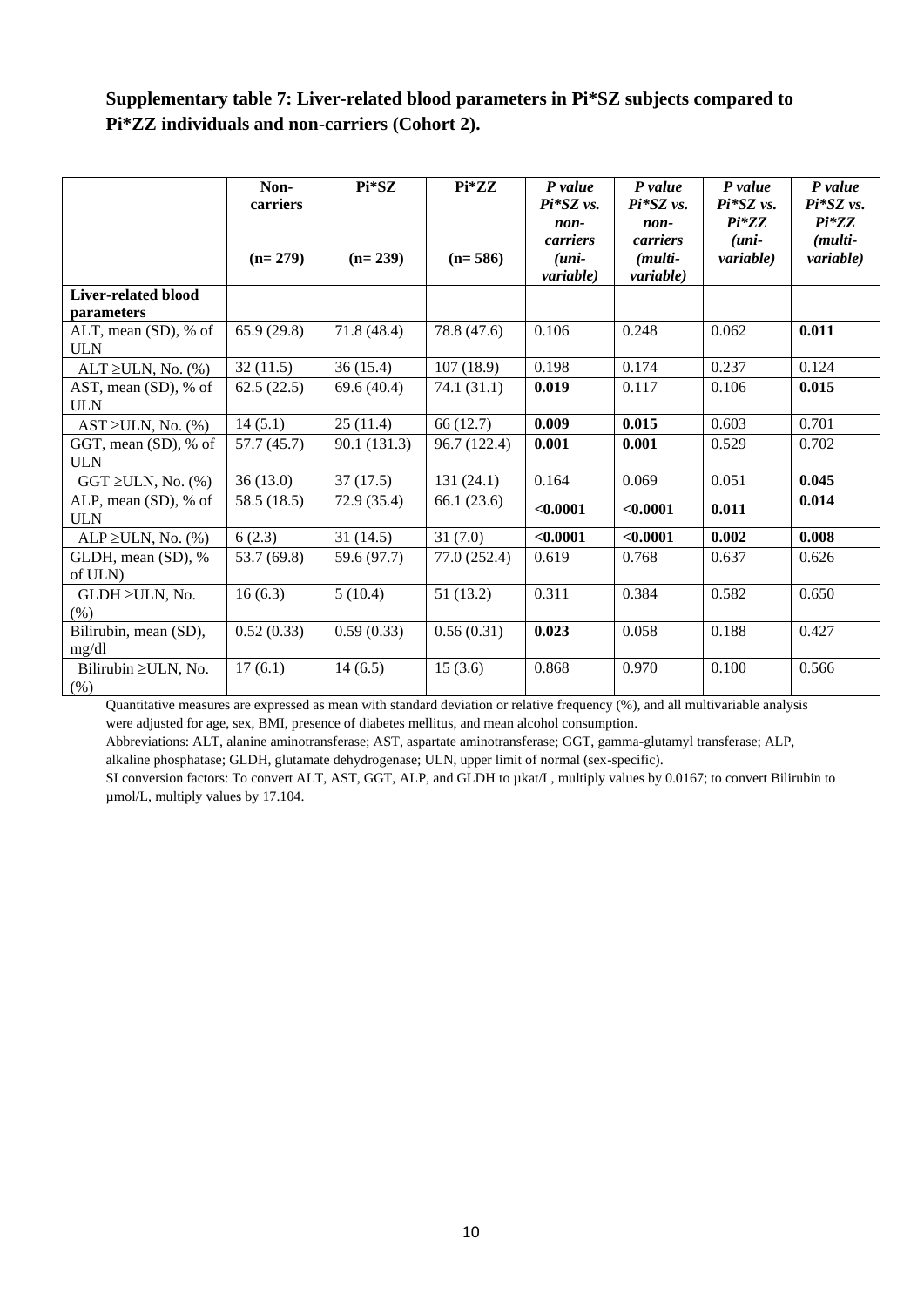**Supplementary table 8: Characteristics and liver status of non-obese subgroup of Pi\*SZ subjects, Pi\*ZZ individuals, and non-carriers (Cohort 2).**

|                                                       | Non-carriers,<br><b>BMI&lt;30</b> | Pi*SZ,<br><b>BMI&lt;30</b> | Pi*ZZ,<br><b>BMI&lt;30</b> | P value<br>Pi*SZ vs.<br>non-carriers | P value<br>Pi*SZ vs.<br>$Pi*ZZ$ |
|-------------------------------------------------------|-----------------------------------|----------------------------|----------------------------|--------------------------------------|---------------------------------|
|                                                       | $(n=244)$                         | $(n=188)$                  | $(n=525)$                  | $(uni-$<br>variable)                 | $(uni-$<br>variable)            |
| <b>Characteristics</b>                                |                                   |                            |                            |                                      |                                 |
| Age, mean (SD), y                                     | 52.4(15.0)                        | 49.5 (16.7)                | 54.2 (13.5)                | 0.061                                | 0.001                           |
| Women, No. (%)                                        | 121 (49.6)                        | 106(56.4)                  | 241 (45.9)                 | 0.161                                | 0.014                           |
| BMI, mean $(SD)$ , kg/m <sup>2</sup>                  | $\overline{24.4}$ (3.1)           | (24.3 (3.0)                | 23.9(3.0)                  | 0.714                                | 0.187                           |
| Alcohol, mean (SD), g/d                               | 7.9(10.0)                         | (7.2(11.8)                 | 5.8(9.8)                   | 0.494                                | 0.234                           |
| <b>Risk factors</b>                                   |                                   |                            |                            |                                      |                                 |
| BMI $\geq$ 30 kg/m <sup>2</sup> , No. (%)             | 0(0)                              | 0(0)                       | 0(0)                       |                                      |                                 |
| Diabetes mellitus, No. (%)                            | 10(4.4)                           | 6(3.8)                     | 17(4.0)                    | 0.785                                | 0.938                           |
| Relevant alcohol intake <sup>+</sup> ,<br>No. $(\% )$ | 30(12.3)                          | 24 (17.9)                  | 45(8.6)                    | 0.136                                | 0.002                           |
|                                                       |                                   |                            |                            |                                      |                                 |
| <b>Liver status</b>                                   |                                   |                            |                            |                                      |                                 |
| Liver stiffness, mean (SD),<br>kPa                    | 4.5(1.7)                          | 4.9(1.6)                   | 6.3(5.0)                   | 0.009                                | < 0.0001                        |
| ALT, mean (SD), % of<br><b>ULN</b>                    | 64.2(27.3)                        | 72.0(51.7)                 | 76.3(46.7)                 | 0.063                                | 0.296                           |
| $ALT \geq ULN$ , No. (%)                              | 24(9.9)                           | 28(15.3)                   | 86 (17.0)                  | 0.090                                | 0.597                           |
| AST, mean (SD), % of<br><b>ULN</b>                    | 62.4(22.6)                        | 70.3(43.2)                 | 73.0 (29.9)                | 0.028                                | 0.460                           |
| $AST \geq ULN$ , No. (%)                              | 12(5.0)                           | 20(11.6)                   | 57(12.2)                   | 0.013                                | 0.817                           |
| GGT, mean (SD), % of<br><b>ULN</b>                    | 57.7(47.7)                        | 93.1 (143.2)               | 90.6(100.8)                | 0.004                                | 0.839                           |
| $GGT \geq ULN$ , No. $(\%)$                           | 33(13.6)                          | 27(16.0)                   | 110(22.5)                  | 0.509                                | 0.072                           |
| ALP, mean (SD), % of<br><b>ULN</b>                    | 58.4 (18.8)                       | 71.5(31.4)                 | 65.4(23.2)                 | < 0.0001                             | 0.027                           |
| ALP $\geq$ ULN, No. (%)                               | 6(2.6)                            | 22(13.3)                   | 24(6.2)                    | < 0.0001                             | 0.005                           |
| GLDH, mean (SD), % of<br>ULN)                         | 53.9 (73.6)                       | 58.0 (102.7)               | 76.4(266.3)                | 0.764                                | 0.666                           |
| $GLDH \geq ULN$ , No. $(\% )$                         | 14(6.3)                           | 3(7.5)                     | 44 (12.9)                  | 0.783                                | 0.326                           |
| Bilirubin, mean (SD),<br>mg/dl                        | 0.52(0.31)                        | 0.61(0.35)                 | 0.56(0.31)                 | 0.011                                | 0.090                           |
| Bilirubin ≥ULN, No. (%)                               | 15(6.2)                           | 13(7.7)                    | 13(3.4)                    | 0.547                                | 0.028                           |

Quantitative measures are expressed as mean with standard deviation or relative frequency (%).

Abbreviations: BMI, body mass index; AAT, alpha-1 antitrypsin; ALT, alanine aminotransferase; AST, aspartate

aminotransferase; GGT, gamma-glutamyl transferase; ALP, alkaline phosphatase; GLDH, glutamate dehydrogenase; ULN, upper limit of normal (sex-specific).

SI conversion factors: To convert ALT, AST, GGT, ALP, and GLDH to µkat/L, multiply values by 0.0167; to convert Bilirubin to µmol/L, multiply values by 17.104.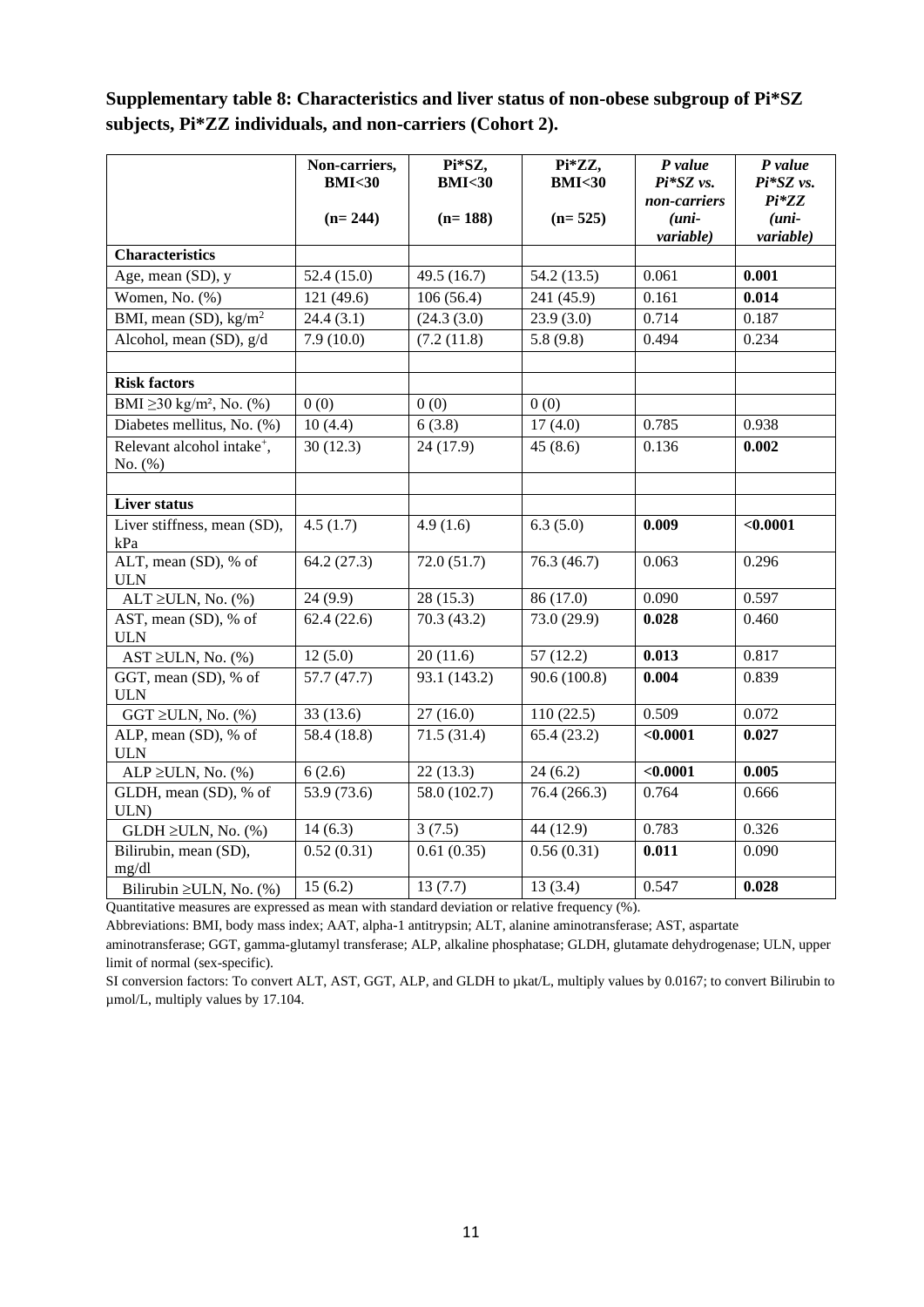**Supplementary table 9: Characteristics and liver status of Pi\*SZ individuals with and without liver stiffness measurement indicating significant liver fibrosis (Cohort 2).** 

|                                                | Pi*SZ,             | Pi*SZ,             | P value       |
|------------------------------------------------|--------------------|--------------------|---------------|
|                                                | $LSM < 7.1$ kPa    | $LSM \geq 7.1$ kPa | (univariable) |
|                                                |                    |                    |               |
|                                                | $n = 166$          | $n=24$             |               |
| <b>Characteristics</b>                         |                    |                    |               |
| Age, median [IQR], y                           | 52.0 [37.2-63.0]   | 53.5 [44.8-67.8]   | 0.335         |
| Women, No. (%)                                 | 87 (52.4)          | 13 (54.2)          | 0.872         |
| BMI, median [IQR], $\text{kg/m}^2$             | 25.1 [22.5-28.1]   | 27.8 [24.3-33.7]   | 0.017         |
| Alcohol, median [IQR], g/d                     | $0.0$ [0.0-11.0]   | $0.0$ [0.0-20.9]   | 0.970         |
| AAT serum level#, median [IQR], mg/dL          | 59.0 [51.9-68.9]   | $60.0$ [56.0-81.5] | 0.230         |
|                                                |                    |                    |               |
| <b>Risk factors</b>                            |                    |                    |               |
| BMI $\geq$ 30 kg/m <sup>2</sup> , No. (%)      | 27(17.0)           | 8(33.3)            | 0.058         |
| Diabetes mellitus, No. (%)                     | 3(2.2)             | 3(14.3)            | 0.007         |
| Relevant alcohol intake <sup>+</sup> , No. (%) | 23(18.0)           | 4(26.7)            | 0.415         |
|                                                |                    |                    |               |
| <b>Liver status</b>                            |                    |                    |               |
| Liver stiffness, median [IQR], kPa             | $4.4$ [3.9-5.3]    | $8.5$ [7.3-10.1]   | < 0.0001      |
| ALT, median [IQR], % of ULN                    | 54.3 [44.0-78.0]   | 89.7 [62.8-146.7]  | < 0.0001      |
| $ALT \geq ULN$ , No. $(\%)$                    | 23(14.3)           | 9(37.5)            | 0.005         |
| AST, median [IQR], % of ULN                    | 60.0 [50.0-74.3]   | 74.3 [54.3-131.4]  | 0.015         |
| $AST \geq ULN$ , No. (%)                       | 13(8.7)            | 8(34.8)            | < 0.0001      |
| GGT, median [IQR], % of ULN                    | 45.0 [35.0-73.8]   | 105.0 [77.5-219.2] | < 0.0001      |
| $GGT \geq ULN$ , No. $(\%)$                    | 20(13.8)           | 11(50.0)           | < 0.0001      |
| ALP, median [IQR], % of ULN                    | 60.0 [51.5-74.9]   | 73.3 [55.2-101.4]  | 0.022         |
| ALP $\geq$ ULN, No. (%)                        | 14(9.7)            | 5(23.8)            | 0.057         |
| GLDH, median [IQR], % of ULN)                  | 32.0 [22.9-48.0]   | 75.7 [29.0-367.0]  | 0.113         |
| $GLDH \geq ULN$ , No. $(\%)$                   | 4(9.3)             | 1(20.0)            | 0.459         |
| Bilirubin, median [IQR], mg/dl                 | $0.52$ [0.40-0.66] | $0.58$ [0.41-0.75] | 0.382         |
| Bilirubin $\geq$ ULN, No. (%)                  | 10(6.4)            | 1(5.0)             | 0.811         |

Quantitative measures are expressed as mean with standard deviation (normal distribution), median [interquartile range (IQR)] (non-normal distribution), or relative frequency (%).

Abbreviations: BMI, body mass index; AAT, alpha-1 antitrypsin; ALT, alanine aminotransferase; AST, aspartate

aminotransferase; GGT, gamma-glutamyl transferase; ALP, alkaline phosphatase; GLDH, glutamate dehydrogenase; ULN, upper limit of normal (sex-specific).

SI conversion factors: To convert ALT, AST, GGT, ALP, and GLDH to µkat/L, multiply values by 0.0167; to convert Bilirubin to µmol/L, multiply values by 17.104.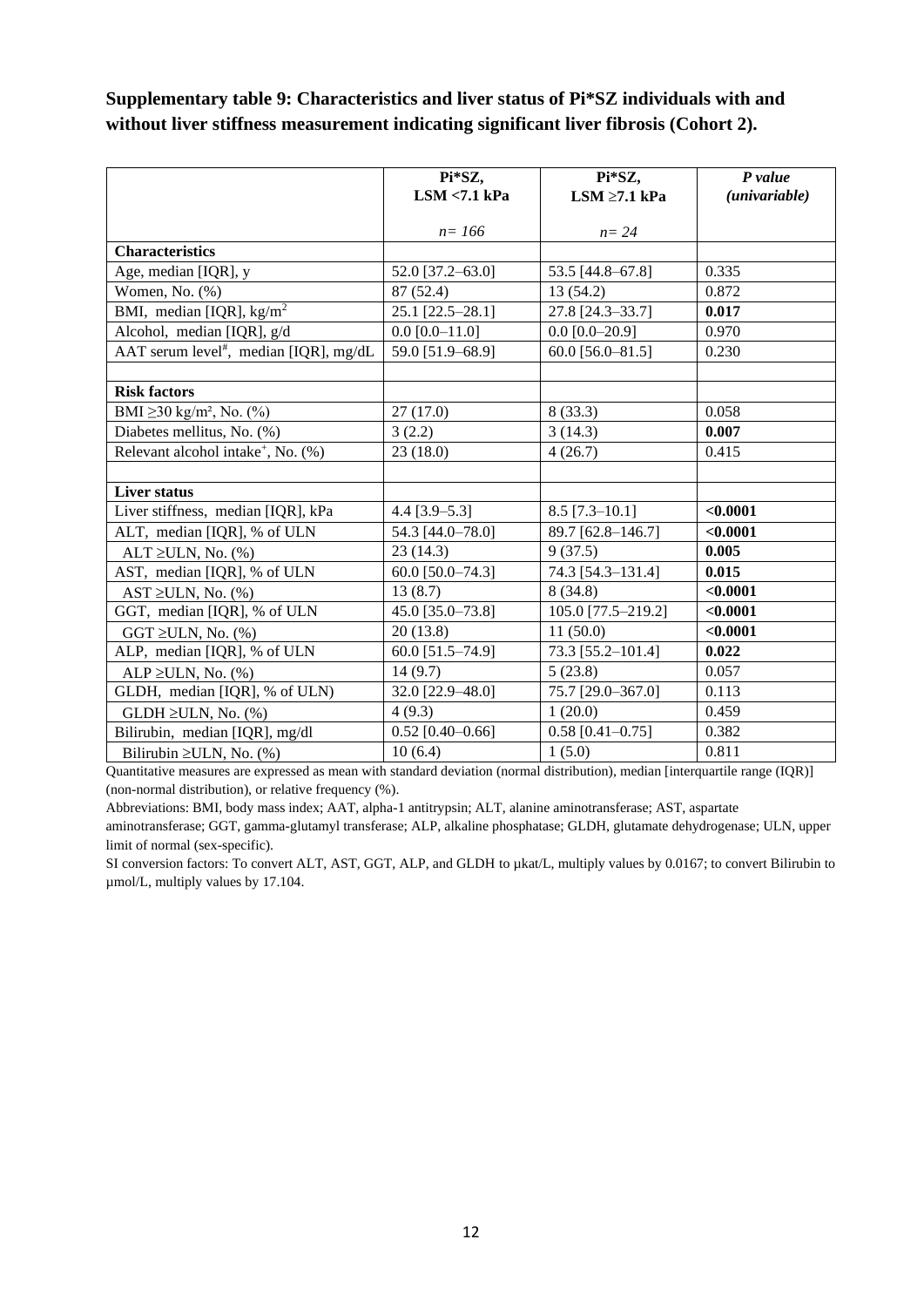p<.0001  $p = 0.00$ ,000.>a  $p=.0008$ p<.000  $p=.0002$  $p=.0001$  $p = 0001$  $.$   $p < 0001$  $n < 0001$ p=. 1000 1000 r non 1000 120 120  $120$ 100 100 100 AST (% ULN) ALT (% ULN) AP (% ULN) 80 80 80 60 60 60 40 40 40 20 20 20  $\mathbf{0}$ SS **MM**  $MZ$  $\overline{\text{s}}$ s sz ZZ MZ  $\overline{z}$ **MM MZ** sz **ZZ MM**  $ss$ **SZ** 

**Supplementary figure 1: Liver enzymes in participants with the highlighted alpha1 antitrypsin genotypes after exclusion of individuals with ICD-10 code NAFLD (Cohort 1).**

420 196 non-carriers, 16 886 Pi\*MZ subjects, 1007 Pi\*SS individuals,856 Pi\*SZ subjects, and 137 Pi\*ZZ individuals underwent a laboratory analysis. P values were adjusted for age, sex, BMI, mean alcohol consumption, and presence of diabetes mellitus. Scatter plots of serum level of alanine aminotransferase (ALT), aspartate aminotransferase (AST), and alkaline phosphatase (ALP) are shown, all normalized to the sex-specific upper limit of normal (ULN).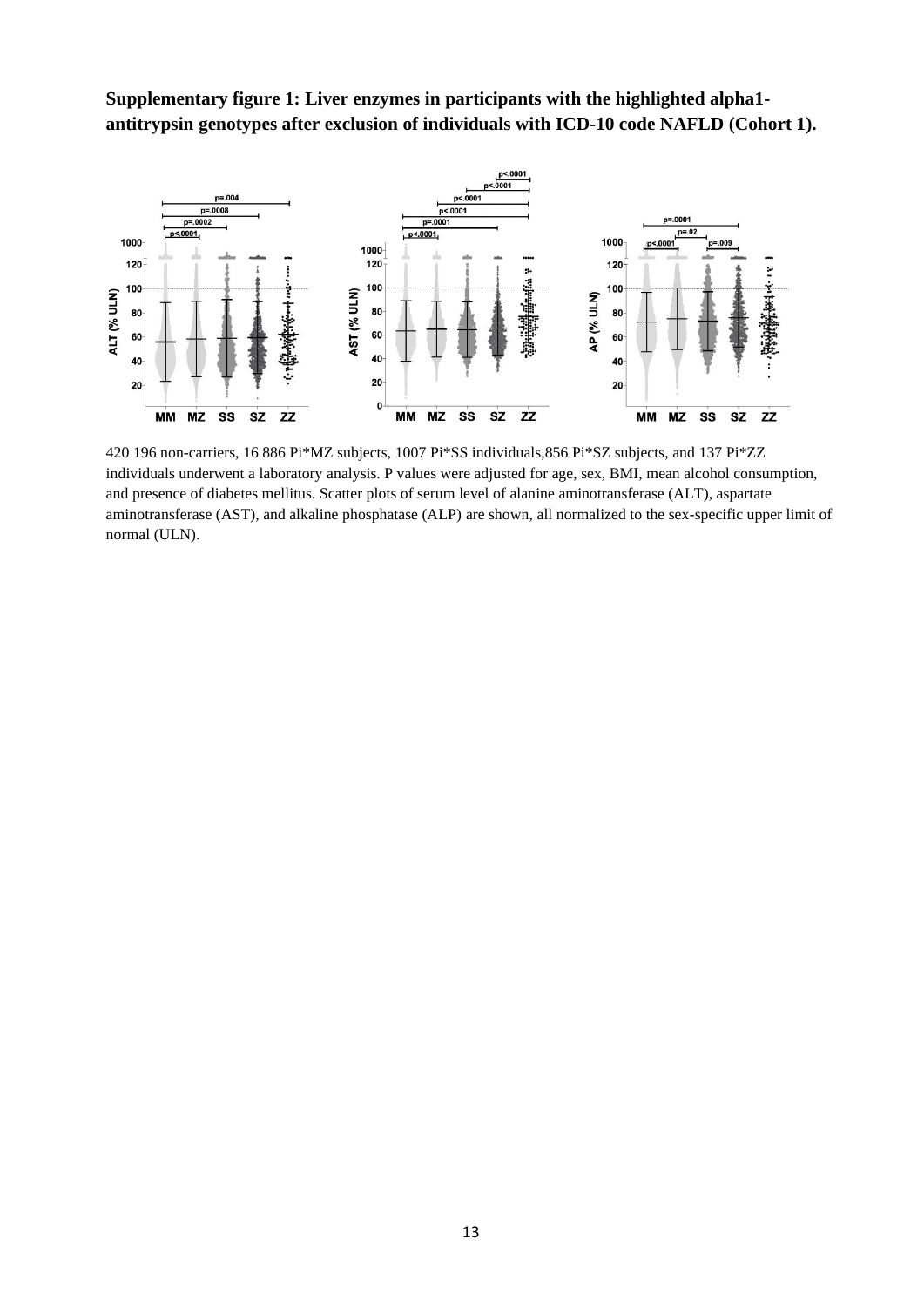**Supplementary figure 2: Liver enzymes in participants with the highlighted alpha1 antitrypsin genotypes after exclusion of individuals with metabolic syndrome (Cohort 1).**



379 522 non-carriers, 15 462 Pi\*MZ subjects, 919 Pi\*SS individuals, 782 Pi\*SZ subjects, and 132 Pi\*ZZ individuals underwent laboratory analysis. P values were adjusted for age, sex, BMI, mean alcohol consumption, and presence of diabetes mellitus. Scatter plots of serum level of alanine aminotransferase (ALT), aspartate aminotransferase (AST), and alkaline phosphatase (ALP) are shown, all normalized to the sex-specific upper limit of normal (ULN). The presence of metabolic syndrome was based on the IDF (International diabetes federation) definition, which consists of central obesity (defined as waist circumference with ethnicity specific values) plus any two of the following four factors: (i) raised triglycerides  $\geq 150 \text{ mg/dL}$  (1.7 mmol/L) or specific treatment for this lipid abnormality; (ii) reduced HDL cholesterol < 40 mg/dL (1.03 mmol/L) in males or < 50 mg/dL (1.29 mmol/L) in females or specific treatment for this lipid abnormality; (iii) raised blood pressure systolic BP  $\geq$  130 or diastolic BP  $\geq$  85 mm Hg or treatment of previously diagnosed hypertension; (iv) raised fasting plasma glucose (FPG)  $\geq 100$  mg/dL (5.6) mmol/L), or previously diagnosed type 2 diabetes.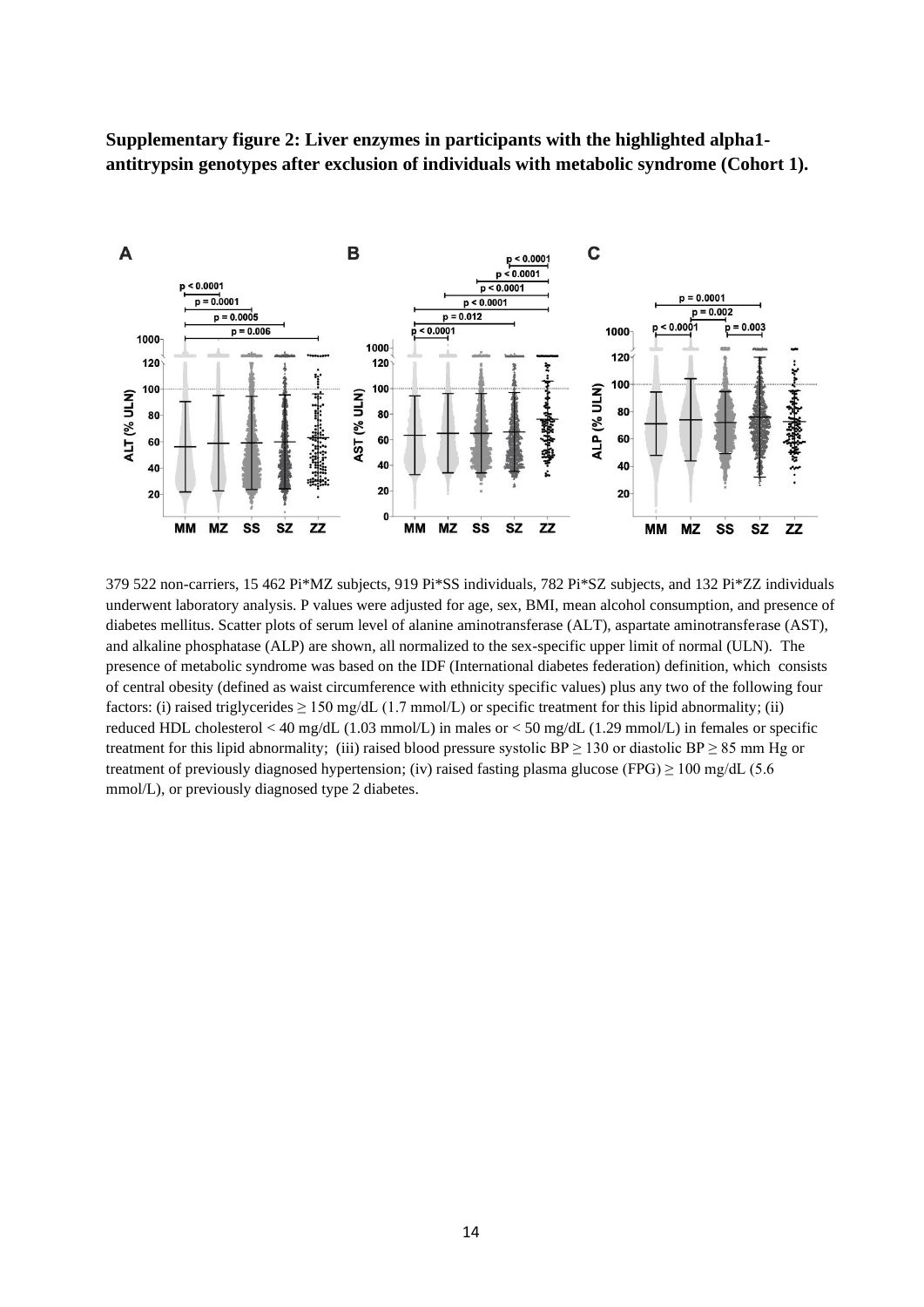**Supplementary figure 3: Factors associated with fibrosis and cirrhosis in individuals heterozygous for both Pi\*S and Pi\*Z (Pi\*SZ) or heterozygous for Pi\*Z (Pi\*MZ) compared to non-carriers (Cohort 1).**



Unadjusted odds ratios (OR) with their corresponding 95% confidence intervals (CI) are shown for fibrosis and cirrhosis in different subgroups of Pi\*SZ (A) and Pi\*MZ (B) individuals. If in one group no cases were available, the corresponding odds ratio is displayed as 1[1;1]. Abbreviations: BMI, body mass index.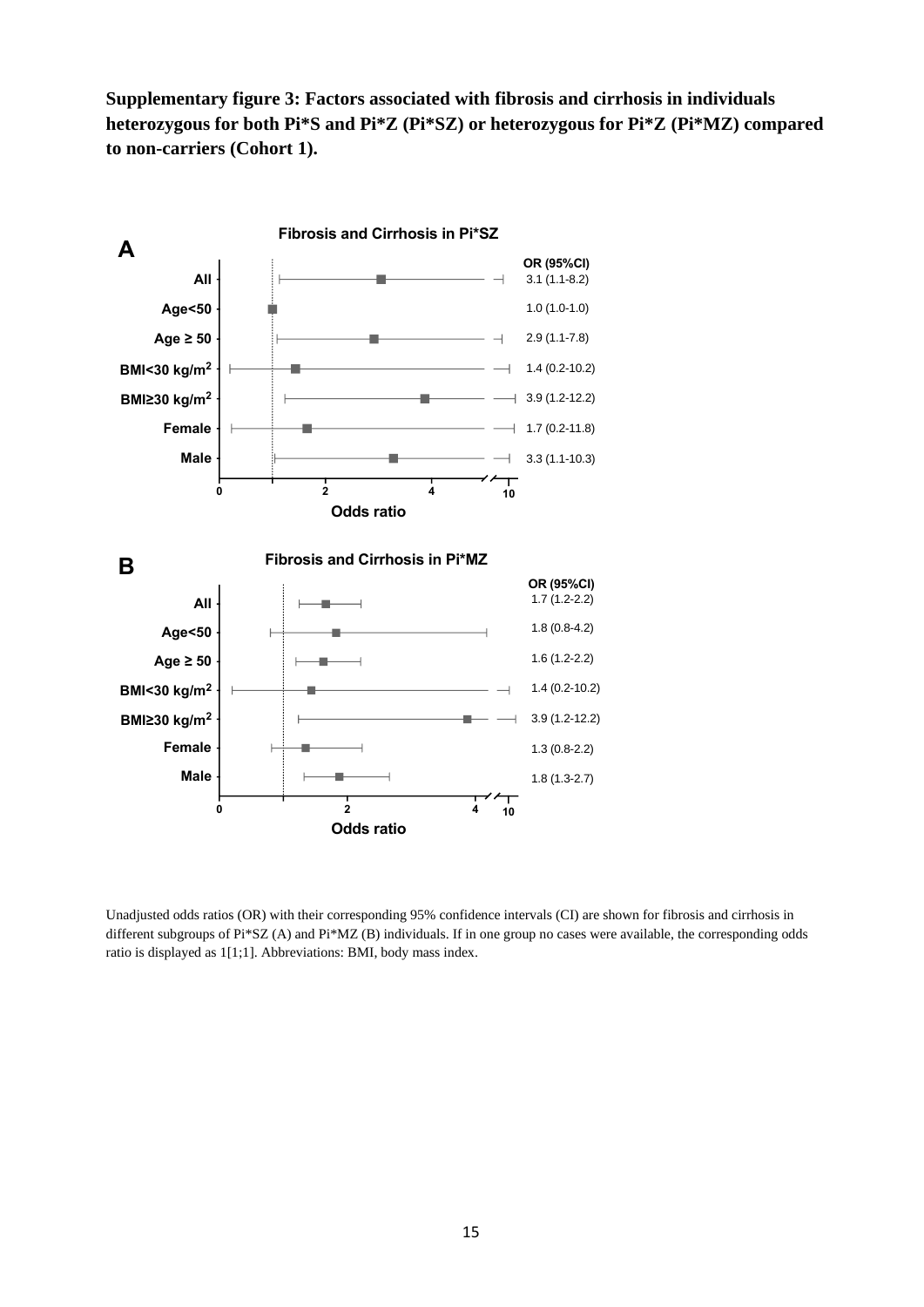

**Supplementary figure 4: Liver-related parameters and alpha-1 antitrypsin (AAT) concentrations in individuals heterozygous for both Pi\*S and Pi\*Z (Pi\*SZ), and homozygous for the Pi\*Z variant (Pi\*ZZ) compared to non-carriers (Cohort 2).**

279 non-carriers, 239 Pi\*SZ subjects, and 586 Pi\*ZZ individuals underwent laboratory analysis and non-invasive transient elastography measurement. AAT serum levels of individuals, who did not receive AAT augmentation therapy, are shown. P values were adjusted for age, sex, BMI, diabetes mellitus, and mean alcohol consumption.

A) Scatter plot of the alpha-1 antitrypsin serum concentration. B) Scatter plot of liver stiffness assessed via transient-elastography (dotted lines representing cut-off levels of fibrosis stage: 7.1 kPa showing fibrosis stage  $\geq 2$ , 10.0 kPa suggestive of fibrosis stage  $\geq$ 3, and 13.0 kPa suggestive of fibrosis stage 4 (=cirrhosis)).

C-F) Scatter plots of serum level of aspartate aminotransferase (AST), alanine aminotransferase (ALT), gamma glutamyltransferase (GGT), and alkaline phosphatase (ALP), all normalized to the sex-specific upper limit of normal (ULN) (marked as dotted line).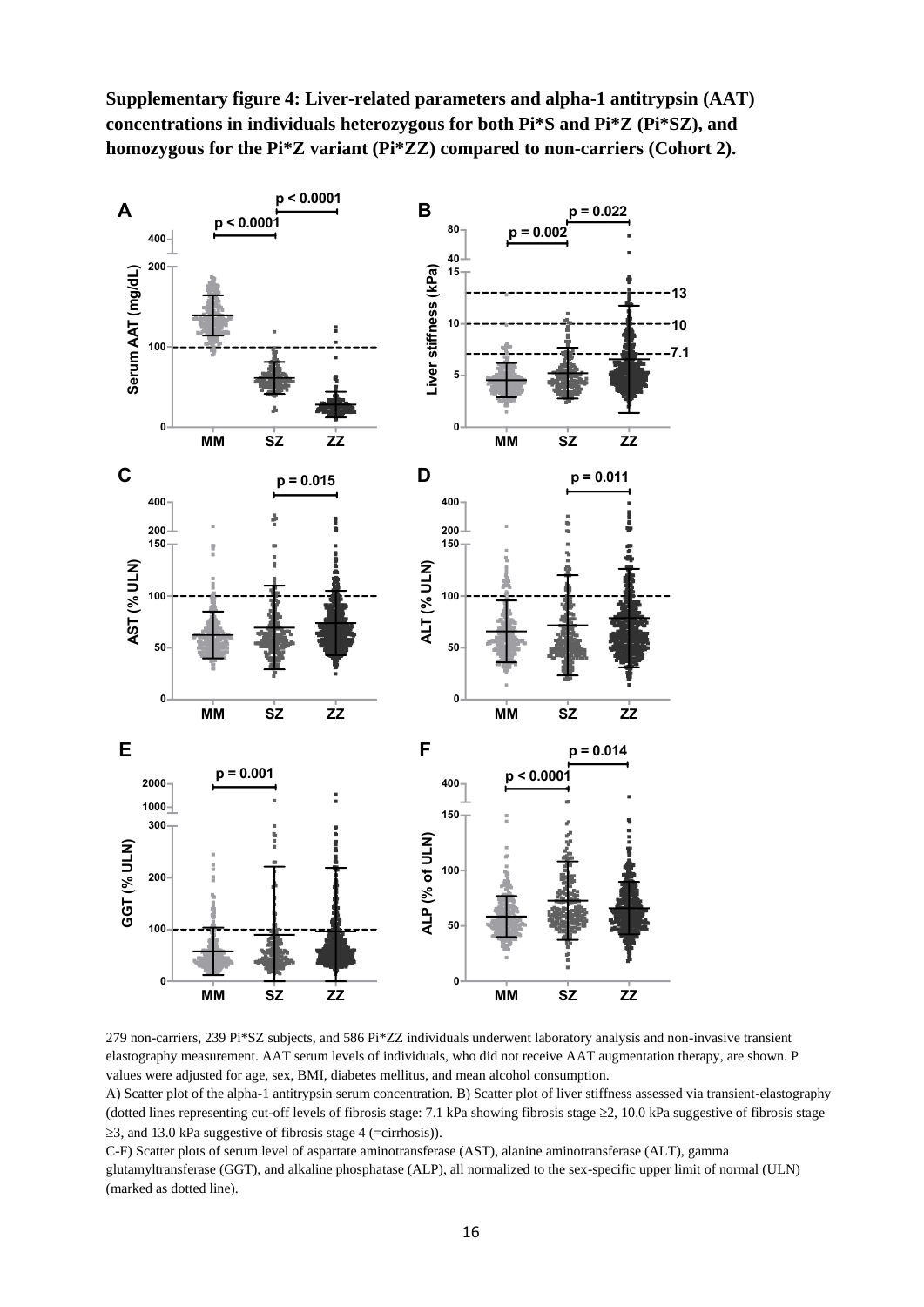**Supplementary figure 5: Rate of Pi\*SZ individuals with elevated AST, ALT, and liver stiffness measurement indicating significant fibrosis in different subpopulations (Cohort 2).**



Relative frequencies (%) are shown and visualized by a color coding (right panel). Abbreviations: BMI, body mass index (kg/m<sup>2</sup>); DM, diabetes mellitus; LSM, liver stiffness measurement.